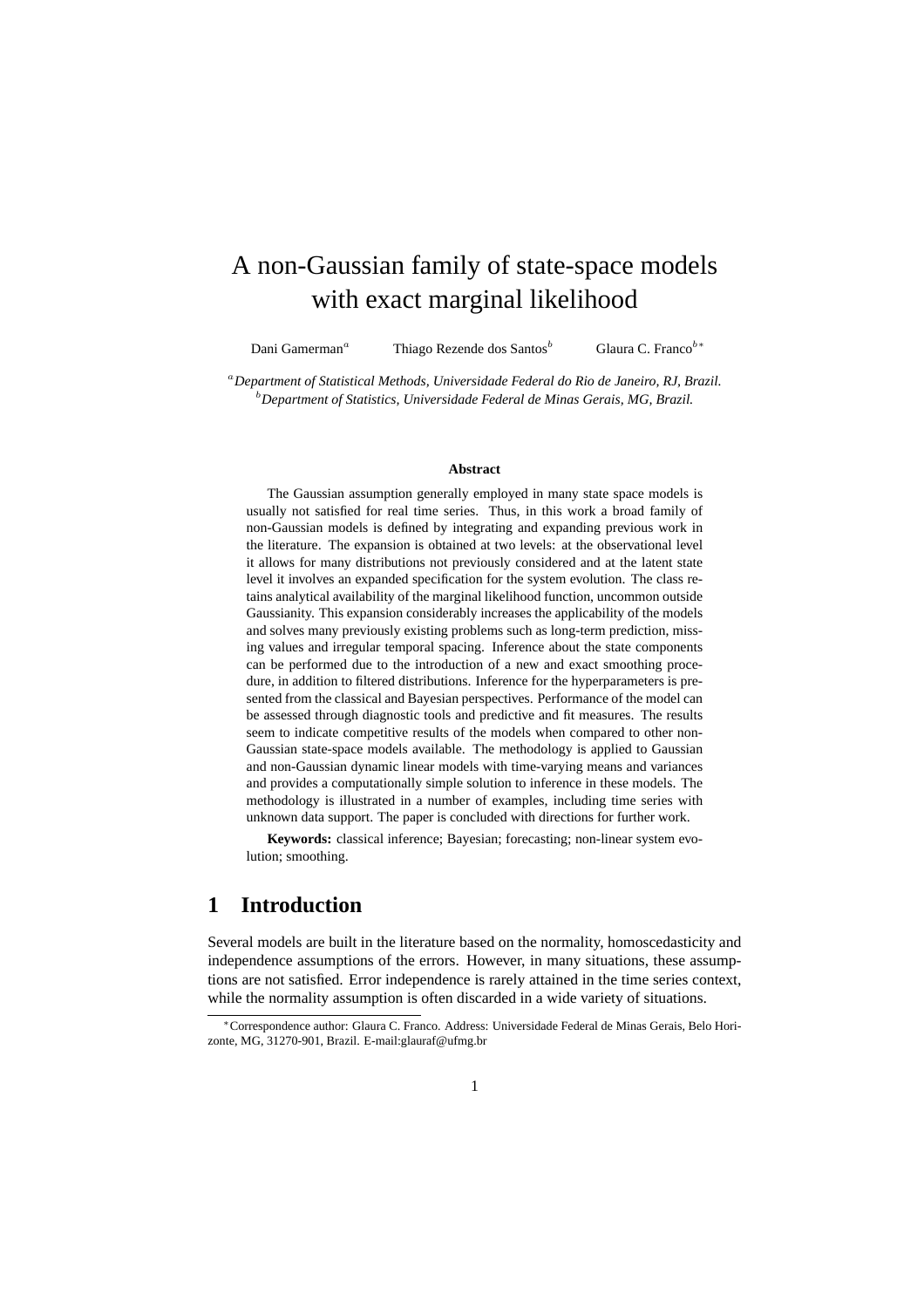Many state space models (SSM) use results based on normality (Harvey, 1989; West & Harrison , 1997, see) largely due to their analytical tractability. This nice and computationally convenient feature is lost once the normality assumption is removed. The goal of this paper is to present possibilities for analyzing time series under the SSM framework beyond Gaussianity while still retaining tractability.

The origin of this work can be traced back to Nelder & Wedderburn (1972), who proposed the *generalized linear models* (GLM). The basic idea of these models consists in opening the range of options for the response-variable distribution, by allowing it to belong to the exponential family of distributions. According to Nelder & Wedderburn (1972), a link function is used to relate the mean function of the data to the linear predictor. The paper of Nelder & Wedderburn (1972) was concerned with independent data, while in the time series context, the observations generally present a correlation structure.

In this direction, a more general structure, called *Dynamic Generalized Linear Models* (DGLM), proposed by West, Harrison & Migon (1985), attracted a great deal of interest due to the applicability of GLM in time series. Papers in this context include Grunwald, Raftery & Guttorp (1993), Fahrmeir & Kaufmann (1987), Lindsey & Lambert (1995), Gamerman (1991, 1998), Chiogna & Gaetan (2002), Shephard & Pitt (1997) and Godolphin & Triantafyllopoulos (2006). The books by Durbin & Koopman (2001) and Fahrmeir & Tutz (2001) also present and discuss these models in addition to providing alternatives for analyzing non-Gaussian time series. The problem with this class of models is that the analytical form is easily lost, even using simple model components. Thus, the predictive distribution, that is essential for the inference process, can only be obtained approximately.

Many researchers have worked in the last decades in auxiliary procedures in order to make inference for non-Gaussian state space models under the Bayesian approach. Gamerman (1998) proposed a GLM based MCMC algorithm for inference, Frühwirth-Schnatter & Wagner (2006) used auxiliary mixture sampling and Pitt & Walker (2005) utilized auxiliary variables for constructing stationary time series. Andrieu & Doucet (2002) and Carvalho et al. ( 2010) are just a sample of a large community devoted to inference via sequential Monte Carlo or particle filtering in the state space models context. However, it is important to emphasize that these methods are approximated and the computing time can be large.

The objective of this paper is to present a family of models that allows for exact, analytical computation of the marginal likelihood and thus the predictive distribution. This family is obtained by generalizations of results from Smith & Miller (1986). They considered an exponential observational model and an exact evolution equation that enables the analytical integration of the state and the attainment of the 1-step-ahead predictive distributions. Harvey & Fernandes (1989) and Shephard (1994) showed that the same tractability was obtained with Poisson and normal scale observational models, respectively. The family introduced in this paper unifies these and several other models that were treated separately. Additionally, an expanded evolution equation is proposed, thus allowing for exact expression for long-term prediction. It will also be seen that these exact computations are very easy to code.

Thus, the main contributions of this paper are to consider and to characterize this family of models, by presenting special cases of observational time series that belong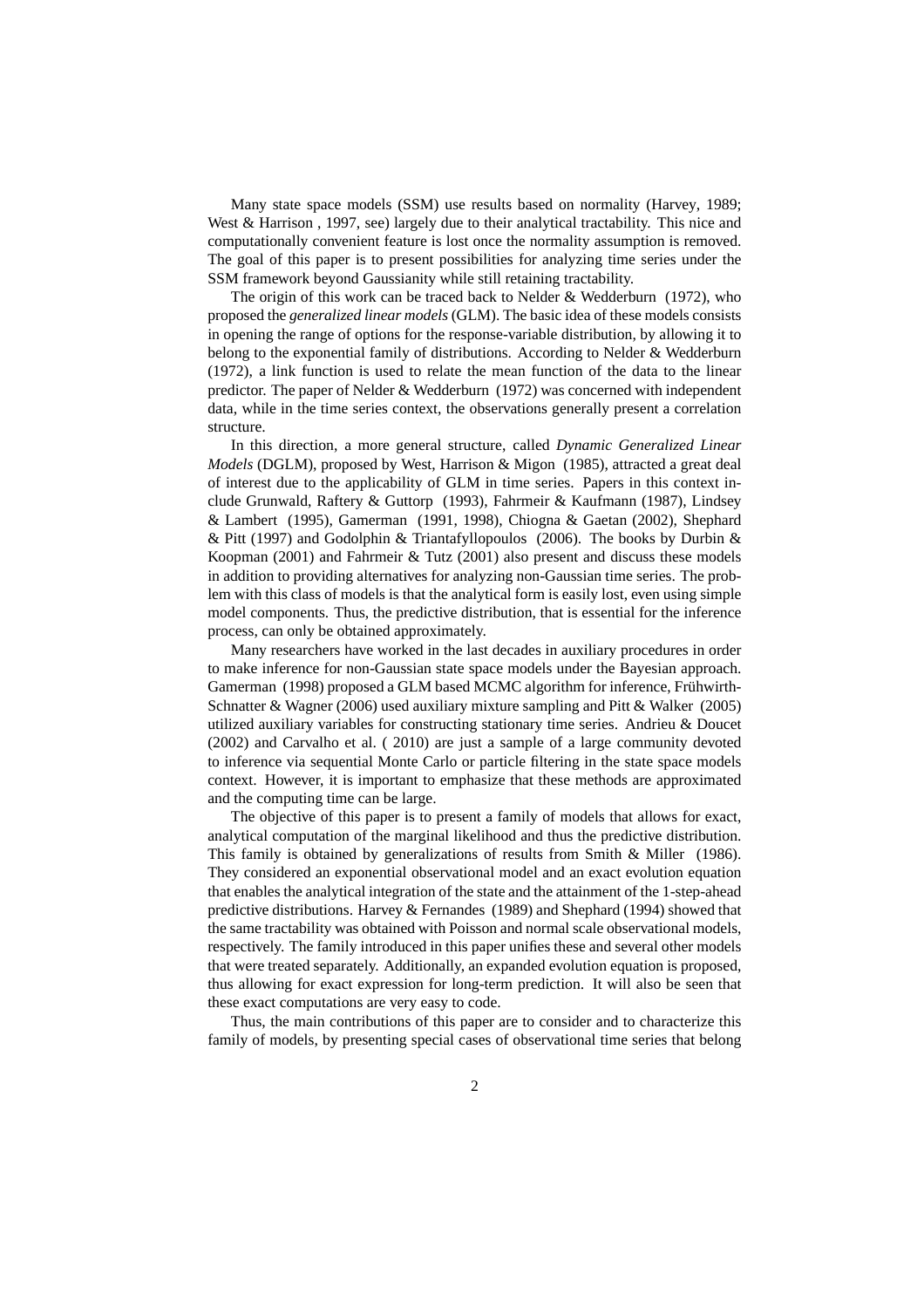to this family. In addition, a smoothing procedure, similar to the forward filtering backward sampling (FFBS) algorithm used in Gaussian SSM, is also introduced. General expressions for k-step-ahead predictions are provided and treatment of time series containing missing data and/or unequally spaced observation times is considered. The ideas of these models are also applied to Gaussian and non-Gaussian dynamic linear models and are shown to provide a computationally simple solution to the problem of estimation when both means and variances are subject to temporal variation.

The paper is organized as follows. The models are presented in Section 2, where the main theoretical results for filtered or on-line inference for the latent variables and prediction of future observations are provided. Section 3 introduces the smoothing procedure, vital for inference on the latent variables based on the complete time series. Section 4 presents the inferential procedure for the model hyperparameter from classical and Bayesian perspectives. Point and interval estimation procedures are described in addition to model checking procedures. Section 5 revisits dynamic linear models and shows how the methods of this paper can be adapted to cope with time-varying observational means and variances. Section 6 presents illustrative analysis of real data series in a number of areas of application. Finally, Section 7 presents the main conclusions and final remarks.

### **2 Model definition and properties**

In this section, the models are introduced. They are a generalization and integration of the non-Gaussian dynamic models of Smith & Miller (1986) and Harvey & Fernandes (1989). The main advantage of these models compared to the DGLM is that exact inference can be performed. Due to the form of the model equations, some common components, such as seasonality and influence of other predictor series, are inserted as fixed effects.

A time series  $\{y_t\}$  is in this class of models if it satisfies the following assumptions:

**A0** its probability (density) function can be written in the form:

$$
p(y_t | \mu_t, \mu_{t-1}, \dots, \mu_1, \mathbf{Y}_{t-1}, \varphi) = p(y_t | \mu_t, \mathbf{Y}_{t-1}, \varphi)
$$
  
=  $a(y_t, \varphi) \mu_t^{b(y_t, \varphi)} \exp(-\mu_t c(y_t, \varphi)), (1)$ 

for  $y_t \in S(\varphi) \subset \Re$  and  $p(y_t | \mu_t, \varphi) = 0$ , otherwise. Functions  $a(\cdot), b(\cdot), c(\cdot)$ and  $S(\cdot)$  are such that  $p(y_t|\mu_t, \varphi) \ge 0$  and therefore  $\mu_t > 0$ , for all  $t > 0$ . It is also assumed that  $\varphi$  varies in the *p*-dimensional parameter space  $\Phi$ .

- **A1** If  $x_t$  is a covariate vector, the link function g relates the predictor to the parameter  $\mu_t$  through the relation  $\mu_t = \lambda_t g(x_t, \beta)$ , where  $\beta$  are the regression coefficients (one of the components of  $\varphi$ ) and  $\lambda_t$  is the latent state variable related to the description of the dynamic level. If the predictor is linear, then  $g(x_t, \beta) = g(x_t^{'}\beta)$ .
- **A2** The dynamic level  $\lambda_t$  evolves according to the system equation  $\lambda_{t+1}$  =  $w^{-1}\lambda_t \varsigma_{t+1}$  where  $\varsigma_{t+1}|\boldsymbol{Y}_t, \boldsymbol{\varphi} \sim Beta(wa_t, (1-w)a_t)$ , that is,

$$
w \frac{\lambda_{t+1}}{\lambda_t} | \lambda_t, \mathbf{Y}_t, \varphi \sim Beta(wa_t, (1-w)a_t),
$$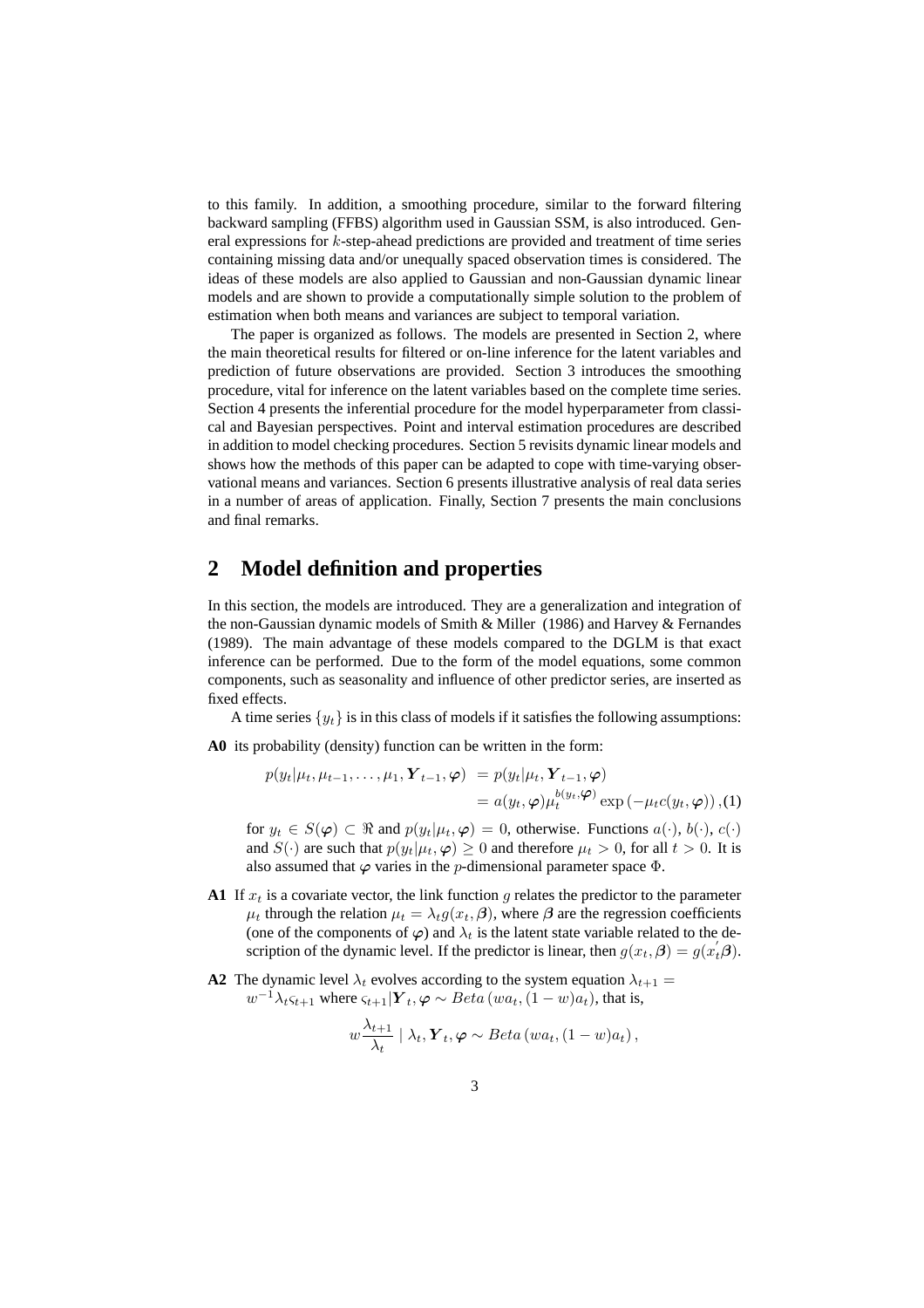where  $a_t$  are known constants to be specified later in the text,  $0 < w \leq 1$ ,  $Y_t = \{Y_0, y_1, \ldots, y_t\}$ , for  $t = 1, 2, \ldots$  and  $Y_0$  represents previously available information.

### **A3** The dynamic level  $\lambda_t$  is initialized with prior distribution  $\lambda_0|Y_0 \sim Gamma(a_0, b_0)$ .

The data-dependent evolution **A2** is not usually encountered in most SSM but does not invalidate model specification. Appendix A details the calculations that prove that the state-space model above is well-defined even with this evolution.

There is a wide range of distributions that belong to this class of models. It includes many commonly known discrete and continuous distributions such as Poisson, Gamma and Normal (with static mean) but also includes many other distributions that are not so common.

Table 1 provides the form of functions  $a, b, c$  and  $S$  for some distributions in this family. The more common cases such as Poisson and Exponential were previously singled out in the literature. Several other cases of this family are introduced here and they include continuous and discrete distributions. Some of them are well known such as Normal and Pareto but the family includes also the Borel-Tanner (Haight & Breuer , 1960) and the Rayleigh distributions, for example. The picture that emerges is a collection that is capable of representing a variety of features that are present in time series applications and thus are of practical importance.

| Models                  | $\overline{ }$<br>φ        | $a(y_t, \boldsymbol{\varphi})$                       | $b(y_t, \boldsymbol{\varphi})$ | $c(y_t, \boldsymbol{\varphi})$        | $S(\bm{\varphi})$        |
|-------------------------|----------------------------|------------------------------------------------------|--------------------------------|---------------------------------------|--------------------------|
| Poisson                 | $(w, \beta)$               | $(y_t!)^{-1}$                                        | $y_t$                          |                                       | $\{0,1,\ldots\}$         |
| Borel-Tanner            | $(w, \rho, \beta)$         | $\frac{\rho}{(y_t-\rho)!}y_t^{y_t-\rho-1}$           | $y_t - \rho$                   | $y_t$                                 | $\{\rho,\rho+1,\ldots\}$ |
| Gamma                   | $(w, \chi, \beta)$         | $\Gamma(\chi)$                                       | $\chi$                         | $y_t$                                 | $(0,\infty)$             |
| Weibull                 | $(w, \nu, \beta)$          | $\nu(y_t)$                                           |                                | $(y_t)^{\nu}$                         | $(0,\infty)$             |
| Pareto                  | $(w, \rho, \beta)$         | $y_t$                                                |                                | $\ln y_t - \ln \rho$                  | $(\rho, \infty)$         |
| Normal                  | $(w, \theta)$              | $(2\pi)^{-1/2}$                                      | 1/2                            | $(y_t-\theta)^2/2$                    | $-\infty, \infty)$       |
| Laplace                 | $(w, \theta)$              | $\overline{\sqrt{2}}$                                |                                | $\sqrt{2 y_t-\theta }$                | $-\infty, \infty)$       |
| Inverse Gaussian        | $(w, \theta)$              | $\sqrt{2\pi y_t^3}$                                  | 1/2                            | $\frac{(y_t-\theta)^2}{2y_t\theta^2}$ | $(0,\infty)$             |
| Rayleigh                | $(w, \theta)$              | $y_t$                                                |                                | $rac{1}{2}(y_t-\theta)^2$             | $(0,\infty)$             |
| Power Exponential (GED) | $(w, \nu, \kappa, \theta)$ | $\nu+1$<br>$\kappa 2 \overline{\nu}$ $\Gamma(1/\nu)$ | $1/\nu$                        | $\frac{(y_t-\theta)}{2\kappa^{\nu}}$  | $(-\infty,\infty)$       |
| Generalized Gamma       | $(w, \nu, \chi)$           | $\nu y_t^{\nu\chi-1}$                                | X                              | $y_t^{\nu}$                           | $(0,\infty)$             |

Table 1: Special cases of the non-Gaussian SSM.

The usual specification for the link function  $q$  is the logarithmic function given the positive nature of  $\mu_t$ , but other link functions dictated by the application may also be used. It is interesting to note that the evolution equation can be rewritten as  $ln(\lambda_t)$  =  $\ln(\lambda_{t-1}) + \varsigma_t^*$ , where  $\varsigma_t^* = \ln(\varsigma_t/w) \in \Re$ , similar to the random walk evolution of the non-Gaussian local level model. The main difference with respect to other common non-Gaussian SSM is the use of the scaled log-Beta disturbances instead of normal disturbances. This change proves vital for obtaining exact results.

The parameter w varies between 0 and 1 and also belongs to  $\varphi$ . As it will be seen in what follows,  $w$  is responsible for increasing the variance over time. Thus, it plays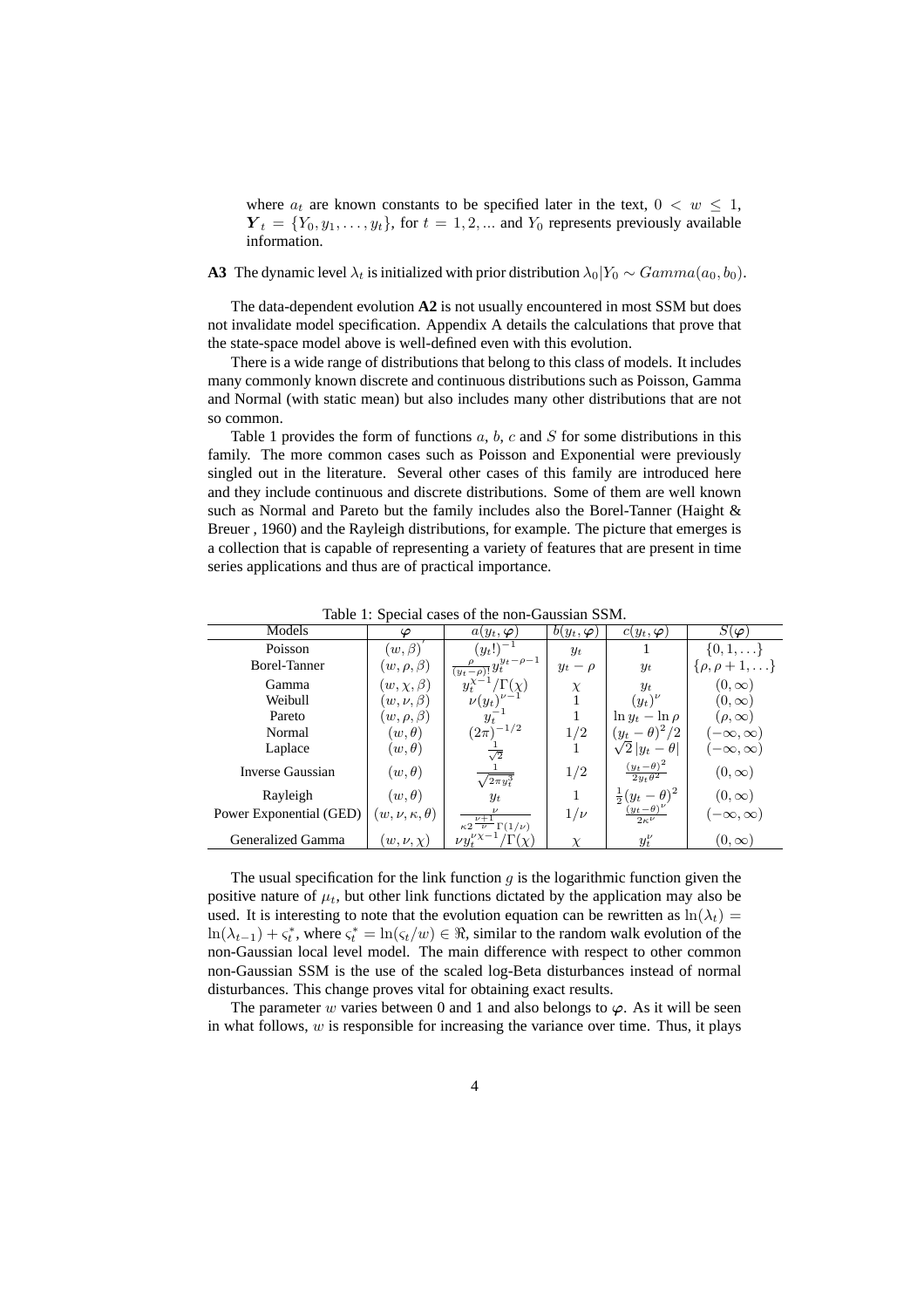a similar role to that of discount factors, used in the Bayesian approach to state space models.

The family in  $\bf{A0}$  is quite general and functions a, b and c must satisfy constraints to ensure a proper distribution. Many properties can also be derived as, for example,  $E[b(y_t, \varphi)] = \mu_t E[c(y_t, \varphi)]$ . However, these derivations are not required in the sequel and are not pursued here. If  $b(y_t, \varphi) = b(y)$  or  $c(y_t, \varphi) = c(y)$  and  $S(\varphi)$  does not depend on  $\varphi$ , the observational model in **A0** becomes a special case of the exponential family of distributions.

Theorem 1 below provides basic results of these models for sequential or on-line inference for the level  $\lambda_t$  (filtering results) and the predictive distribution.

**Theorem 1.** If the model is defined in **A0**-**A3**, the following results can be obtained for  $t=1, 2, ...$ 

1. the prior distribution  $\lambda_t|Y_{t-1}, \varphi$  follows a Gamma $(a_{t|t-1}, b_{t|t-1})$  distribution such that

$$
a_{t|t-1} = wa_{t-1}, \t\t(2)
$$

$$
b_{t|t-1} = w b_{t-1}.
$$
 (3)

2. The on-line or updated distribution of  $\lambda_t|Y_t, \varphi$  is Gamma  $(a_t, b_t)$ , where

$$
a_t = a_{t|t-1} + b(y_t, \varphi), \tag{4}
$$

$$
b_t = b_{t|t-1} + c(y_t, \varphi). \tag{5}
$$

3. The one step ahead predictive density function is given by

$$
p(y_t|\boldsymbol{Y}_{t-1}, \boldsymbol{\varphi}) = \frac{\Gamma(b(y_t, \boldsymbol{\varphi}) + a_{t|t-1})a(y_t, \boldsymbol{\varphi})(b_{t|t-1})^{a_{t|t-1}}}{\Gamma(a_{t|t-1})[c(y_t, \boldsymbol{\varphi}) + b_{t|t-1}]^{b(y_t, \boldsymbol{\varphi}) + a_{t|t-1}}}, \quad y_t \in S(\boldsymbol{\varphi}),
$$
\n(6)

 $\forall t \in N$  and  $\Gamma(\cdot)$  is the gamma function.

The proof of Theorem 1 is in Appendix B.

The corresponding distribution of  $\mu_t = \lambda_t g(x_t, \beta)$  is easily obtained from Items 1 and 2 of Theorem 1, using the scale property of the Gamma distribution. For example,  $\mu_t|\mathbf{Y}_t \sim \text{Gamma}\left[a_t, b_t(g(x_t, \boldsymbol{\beta}))^{-1}\right].$ 

Note from (2)-(3) that  $E(\lambda_t | Y_{t-1}) = E(\lambda_{t-1} | Y_{t-1})$  and  $Var(\lambda_t | Y_{t-1}, \varphi) =$  $w^{-1}Var(\lambda_{t-1} | Y_{t-1}, \varphi)$ . The passage of time from  $t-1$  to  $t$  implies that means are preserved but only  $100w\%$  of the information (in terms of precision) is retained. This is exactly the role of the discount factors used in West & Harrison (1997). Theorem 1 enables exact inference about the state parameters when  $\varphi$  is known. This is a distinctive feature of the models **A0**-**A3** and it is rarely seen outside linear normal SSM.

The model can be trivially extended for time-varying  $w$ . One would simply replace w by  $w_t$  in A2 and the only changes implied are replacement of w by  $w_t$  in item 1 of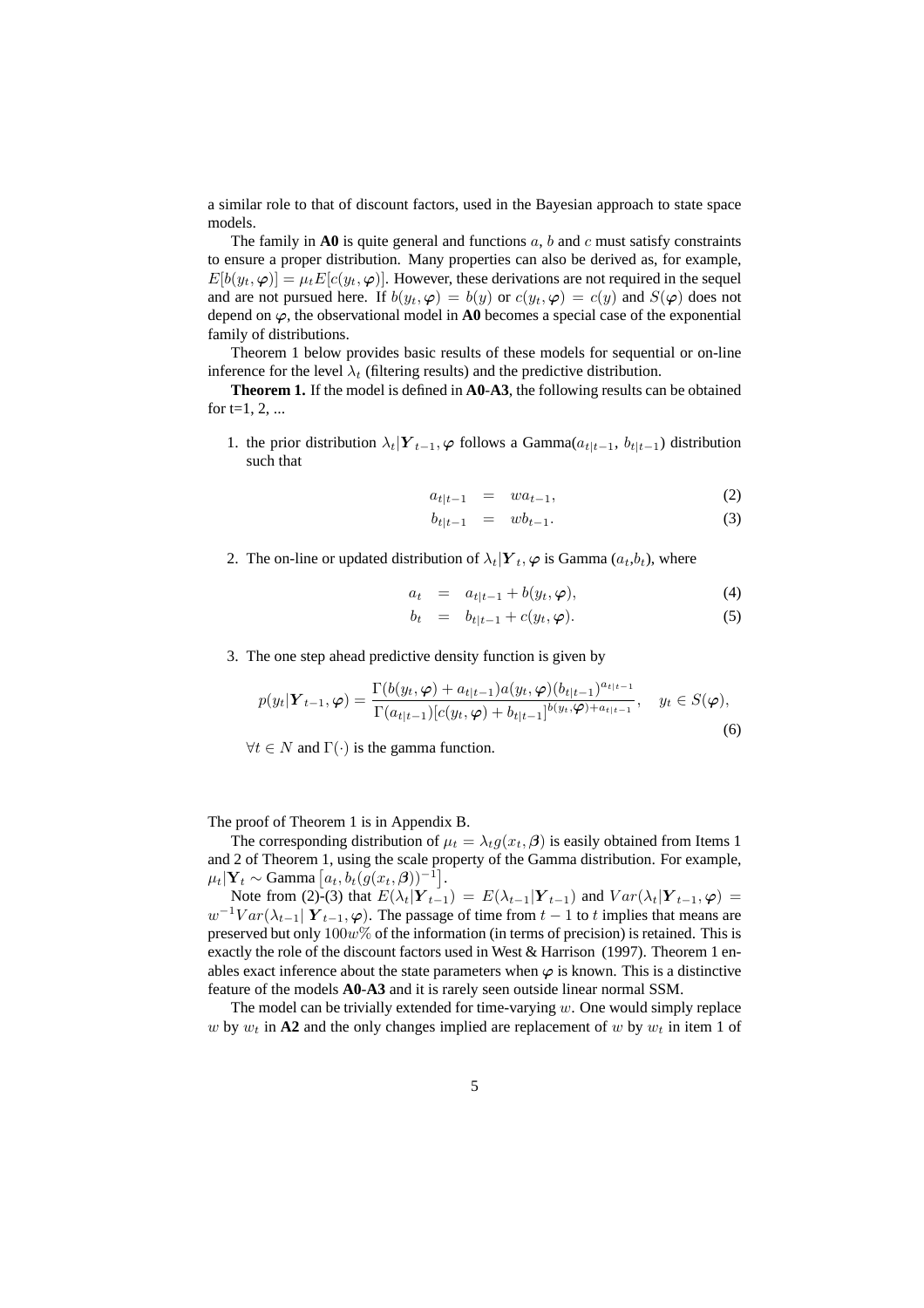Theorem 1. This issue allows extra flexibility that will prove important for handling irregularities such as missing points or temporally unequal-spaced observations.

Longer term predictions can be obtained by applying the evolution repeatedly over time. The predictive distributions are obtained by

$$
f(y_{t+h}|\mathbf{Y}_t, \varphi) = \int f(y_{t+1:t+h}|\mathbf{Y}_t, \varphi) dy_{t+1:t+h-1}
$$
  

$$
= \int \prod_{j=1}^h f(y_{t+j}|\mathbf{Y}_{t+j-1}, \varphi) dy_{t+1:t+h-1}
$$
(7)

where the notation of Apendix A is used for indexing vectors. This integration can not be performed analytically. Nevertheless, (7) provides the way to sample from  $(y_{t+h}|\boldsymbol{Y}_t, \boldsymbol{\varphi})$ . This is described in the algorithm below:

- 1. set  $j = 1$ ;
- 2. draw  $y_{t+j}^v$  from  $f(y_{t+j} | \mathbf{Y}_{t+j-1}, \varphi)$  and set  $\mathbf{Y}_{t+j} = {\mathbf{Y}_{t+j-1}, y_{t+j}^v}$ ;
- 3. set  $j \rightarrow j + 1$  and return to 1, if  $j \leq h$ ; otherwise, stop.

In many cases, draws  $y_{t+j}^v$  from  $f(y_{t+j} | Y_{t+j-1}, \varphi)$  are easier to obtain with the intermediate step of a draw  $\lambda_{t+j}^v$  from  $f(\lambda_{t+j} | \mathbf{Y}_{t+j-1}, \varphi)$  followed by drawing  $y_{t+j}^v$  from  $f(y_{t+j} | \lambda_{t+j}^v, \mathbf{Y}_{t+j-1}, \varphi)$ . Note also that  $y_{t+1:t+h}^v = (y_{t+1}^v, ..., y_{t+h}^v)$  are a joint sample from the predictive trajectory  $f(y_{t+1:t+h}|\boldsymbol{Y}_t, \boldsymbol{\varphi})$ .

The distribution in (7) describes the uncertainty associated with the time series forecasts. Summary measures, like mean, median and percentiles can be easily extracted from them. These results are based on knowledge of  $\varphi$ . The procedures required when  $\varphi$  is unknown are described in Section 4.

Unfortunately, analytic expressions for these predictive distributions are not available. The multiplicative nature of the evolution may be used as a basis to obtain analytic approximations. It suggests that the  $h$ -steps ahead evolution could be approximated by

$$
\lambda_{t+h}|\boldsymbol{Y}_t,\boldsymbol{\varphi} \sim \text{Gamma}(a_{t+h|t},b_{t+h|t}) \tag{8}
$$

where  $a_{t+h|t} = w^h a_t$  and  $b_{t+h|t} = w^h b_t$ . This would lead to the predictive density function of the observations  $h$  steps ahead

$$
p(y_{t+h}|\mathbf{Y}_{t},\boldsymbol{\varphi}) = \frac{\Gamma(b(y_{t+h},\boldsymbol{\varphi}) + a_{t+h|t})a(y_{t+h},\boldsymbol{\varphi})(b_{t+h|t})^{a_{t+h|t}}}{\Gamma(a_{t+h|t})[c(y_{t+h},\boldsymbol{\varphi}) + b_{t+h|t}]^{b(y_{t+h},\boldsymbol{\varphi}) + a_{t+h|t}}}, \quad y_{t+h} \in S(\boldsymbol{\varphi}).
$$
\n(9)

Appendix B shows that predictive distributions (8) and (9) are obtained if **A2** were generalised to

$$
w \frac{\lambda_{t+h+1}}{\lambda_{t+h}} \mid \lambda_{t+h}, \mathbf{Y}_t, \varphi \sim Beta(w^{h+1}a_t, (1-w)w^h a_t), \text{ for } h = 0, 1, 2, ...,
$$
\n(10)

Simulations not reported here show that assumption (10) and hence density (9) provide reasonable approximations for single digit horizons and could be used as an alternative.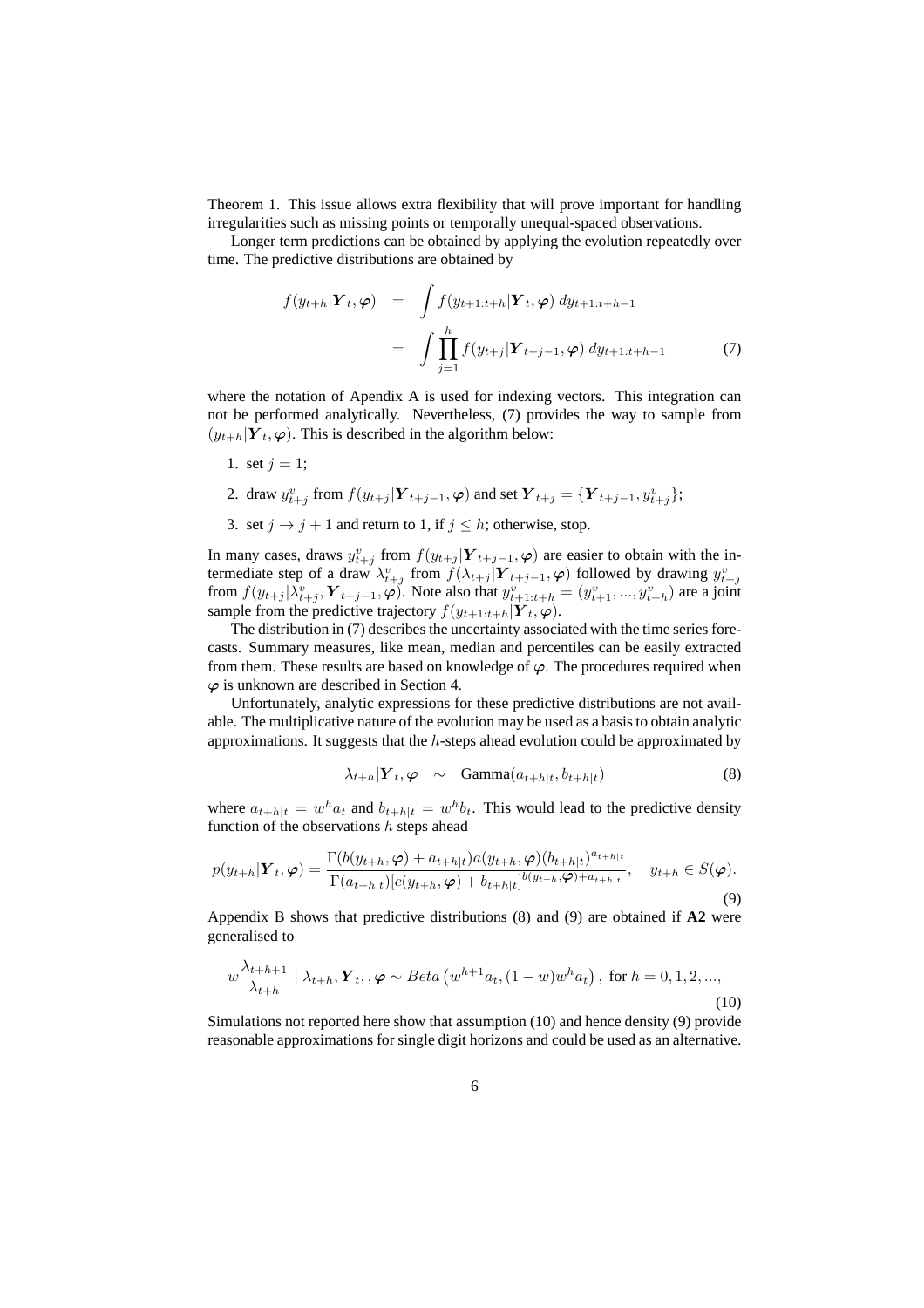The above results could be used in conjunction with a time-varying  $w$  for handling irregularly spaced series and missing observations. If a collection of r observations are missing after time  $s$  then  $w$  could be replaced by  $w<sup>r</sup>$  for the evolution at time s. Similarly, if observations are collected at times  $t_1, t_2, \ldots$  then this data irregularity could be reflected by respective replacements of w by  $w^{t_i-t_{i-1}}$ , for all i.

### **3 Smoothing**

The main interest in many situations is to estimate the level component  $\lambda = (\lambda_1, \dots, \lambda_n)'$ based on all available information  $Y_n$  instead of the sequence of marginal on-line distributions  $\lambda_t|\mathbf{Y}_t, \forall t$ . Smoothing techniques should be used in these cases. Harvey & Fernandes (1989) present an estimate of the level component in an application to a real series, obtained by using an approximated smoothing algorithm of fixed interval (Harvey, 1989). They acknowledge the approximating nature of their scheme by naming it a *quasi-smoothing* procedure.

In the normal linear context, the joint distribution of all state parameters given all available information is multivariate normal and its expression is given in Migon et al. (2005). The precision or inverse covariance matrix is in tridiagonal block form, as a reflection of the Markovian structure of the model. This opens up the possibility for devising better schemes based on the sparcity of this matrix. This is specially relevant when the time series length  $n$  is large. One such scheme is the FFBS algorithm proposed by Frühwirth-Schnatter (1994) and Carter & Kohn (1994). This algorithm shows how the multivariate normal joint distribution of the states can be broken down into smaller but still normal components.

The FFBS decomposition is always possible in SSM but the linear normal SSM is the only known situation where it leads to a tractable solution. Theorem 2 below provides a non-Gaussian version of FFBS for the models of this paper, showing that they also lead to a tractable solution.

**Theorem 2.** The joint distribution of  $(\lambda | Y_n, \varphi)$  has density

$$
p(\lambda | \boldsymbol{\varphi}, \boldsymbol{Y}_n) = p(\lambda_n | \boldsymbol{\varphi}, \boldsymbol{Y}_n) \prod_{t=1}^{n-1} p(\lambda_t | \lambda_{t+1}, \boldsymbol{\varphi}, \boldsymbol{Y}_t) p(\boldsymbol{\varphi} | \boldsymbol{Y}_n),
$$

where the distribution of  $(\lambda_t|\lambda_{t+1}, \varphi, Y_t)$ , is given by

$$
\lambda_t - w\lambda_{t+1}|\lambda_{t+1}, \varphi, Y_t \sim \text{Gamma}\left( (1-w)a_t, b_t \right), \forall t \ge 0. \tag{11}
$$

Proof of Theorem 2 can be found in Appendix B.

Based on Theorem 2, an exact sample of the joint distribution of  $(\lambda | \varphi, Y_n)$  can be obtained following the algorithm below:

1. set  $t = n$  and sample  $p(\lambda_n | \varphi, Y_n)$ , using Theorem 1 with  $t = n$ ;

2. set  $t = t - 1$  and sample  $p(\lambda_t | \lambda_{t+1}, \varphi, Y_t)$ , using (11);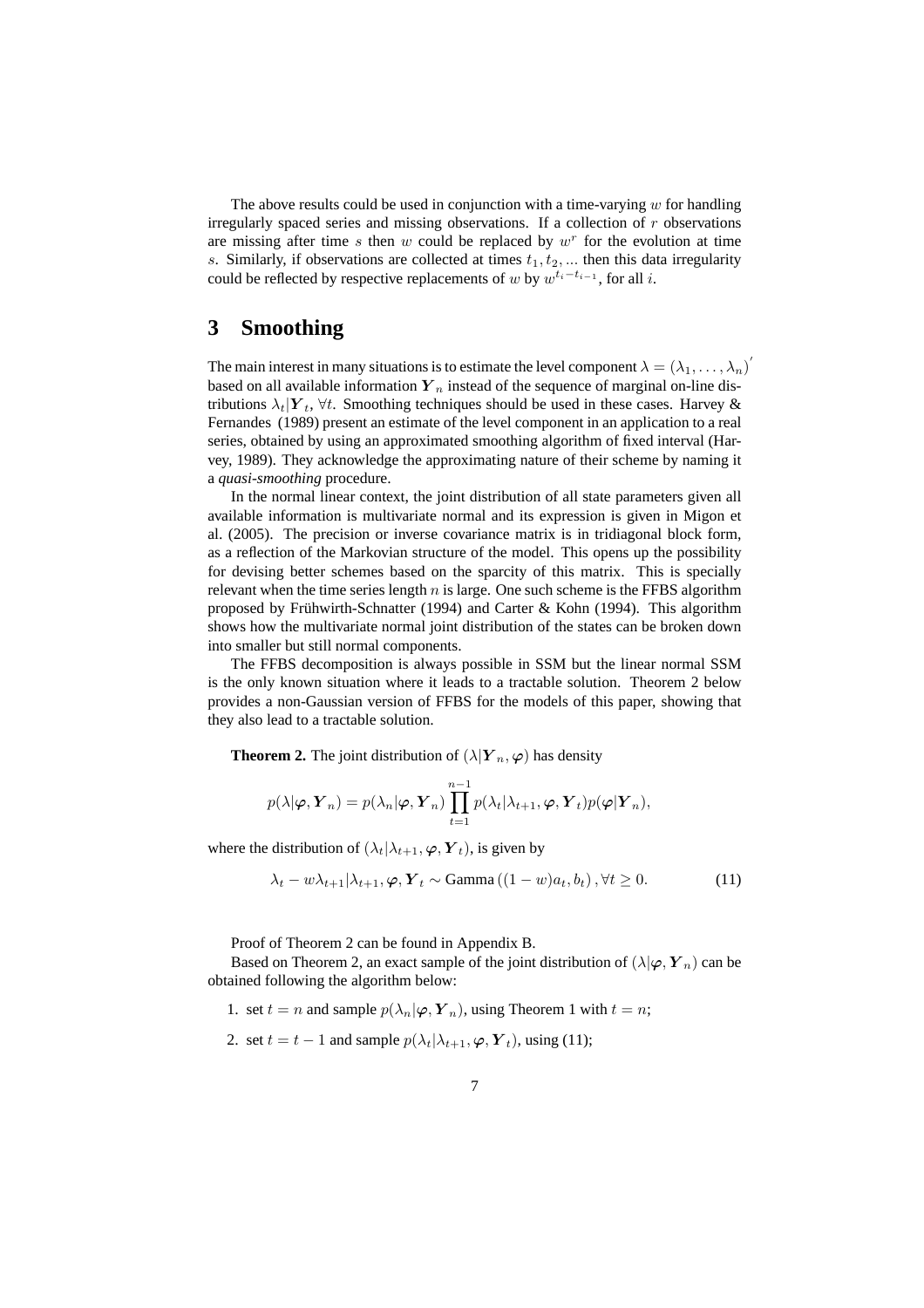3. if  $t > 1$ , go back to step 2; otherwise, the sample of  $(\lambda_1, \dots, \lambda_n | \varphi, Y_n)$  is complete.

The result in (11) allows the implementation of step 2 of the algorithm above and thus enables an exact sample from the smoothed distribution of the states once the hyperparameter is known. This result will prove to be crucial for inference about the states even when the hyperparameter is not known.

### **4 Inference for hyperparameters**

The model parameters were divided into the latent states  $\{\lambda_t\}$  and fixed parameters ϕ, usually called hyperparameters. The *on-line* and smoothed inference for the state parameters were presented in Sections 2 and 3, respectively. Knowledge of the hyperparameter was assumed in both cases. In this section, inference for the hyperparameters and the latent states is discussed.

#### **4.1 Classical Inference**

One way of making classical inference about the parameter vector  $\varphi$  is through the marginal likelihood function, whose form is given by

$$
L(\boldsymbol{\varphi}; \boldsymbol{Y}_n) = \prod_{t=1}^n p(y_t | \boldsymbol{Y}_{t-1}, \boldsymbol{\varphi}) = \prod_{t=1}^n \frac{\Gamma(b(y_t, \boldsymbol{\varphi}) + a_{t|t-1}) a(y_t, \boldsymbol{\varphi}) (b_{t|t-1})^{a_t|t-1}}{\Gamma(a_{t|t-1}) [c(y_t, \boldsymbol{\varphi}) + b_{t|t-1}]}^{b(y_t, \boldsymbol{\varphi}) (b_{t|t-1})^{a_t|t-1}}, \quad (12)
$$

where  $y_t \in S(\varphi)$  and  $\varphi$  is composed by w,  $\beta$  and by parameters of the specific model. Maximization of the marginal likelihood function (12) is typically performed numerically.

The Gamma prior distribution used as the initial distribution for  $\mu_t$  tends to become non-informative when  $a_0, b_0 \rightarrow 0$ , and is improper when  $a_0 = b_0 = 0$ . Note that if  $a_0, b_0 \to 0$ , the on-line distribution of  $(\lambda_1|\boldsymbol{Y}_1)$  can be improper, so that the predictive density function will not be defined. Thus, from now on it will be assumed that  $a_0 > 0$ and  $b_0 > 0$ . If  $a_0 = b_0 = 0$ , the index t in the product above can be initialized at instant  $t = \tau$  instead of  $t = 1$ , where  $\tau$  is the smallest value of t for which the distribution of  $[\lambda_t|\boldsymbol{Y}_t]$  is proper.

Under some regularity conditions, the asymptotic properties of the maximum likelihood estimator (MLE) (Harvey, 1989, page 128) lead to

$$
I_n^{1/2}(\hat{\varphi})(\hat{\varphi}-\varphi) \stackrel{\mathcal{D}}{\rightarrow} \mathcal{N}[0, I_p],\tag{13}
$$

where  $\hat{\varphi}$  is the MLE of  $\varphi$ ,  $I_n(\varphi)$  is the Fisher information matrix and  $I_p$  is the identity matrix of dimension p. The conditions are satisfied for the non-Gaussian SSM, subjected to:

1.  $\varphi$  is an interior point of the parametric space. This happens if  $w < 1$  and all other components of  $\varphi$  defined in the positive line are not equal to zero.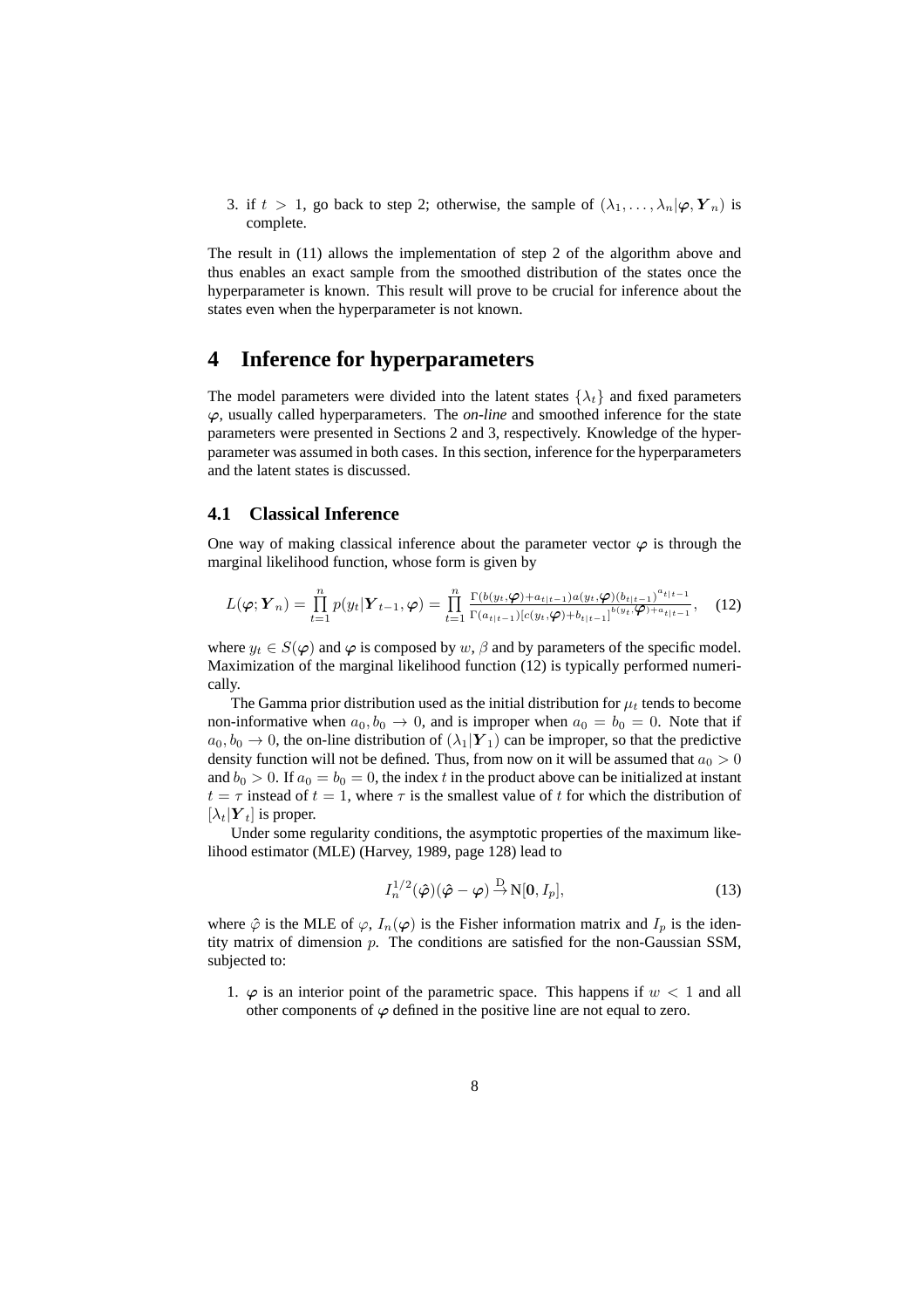- 2. the derivatives, at an arbitrary instant t, for  $t = 1, \ldots, n$ , exist and can be computed by derivation of the predictive density function in (6) with respect to  $\varphi$ and its continuity is the result of the continuity of  $a_{t|t-1}$  and  $b_{t|t-1}$ . When one of the model parameters depends on the support, the derivatives of the respective parameter may not exist.
- 3. two different points  $\varphi^1$  and  $\varphi^2$  will produce different models and, as a result, different values for the likelihood function.

The asymptotic confidence interval for  $\varphi$  is built based on a numerical approximation for  $I_n(\varphi)$ , using  $I_n(\varphi) \cong -H(\varphi)$ , where  $-H(\varphi)$  is the matrix of second derivatives of the log-likelihood function with respect to the parameters.

Let  $\varphi_i$ ,  $i = 1, \ldots, p$ , be any component of  $\varphi$ . Then, an asymptotic confidence interval of  $100(1 - \kappa)\%$  for  $\varphi_i$  is given by

$$
\hat{\varphi_i} \pm z_{\kappa/2} \sqrt{\widehat{Var}(\hat{\varphi_i})},
$$

where  $z_{\kappa/2}$  is the  $\kappa/2$  percentile of the standard normal distribution and  $\widehat{Var}(\hat{\varphi}_i)$  is obtained from the diagonal elements of the Fisher information matrix.

The observed information matrix is asymptotically equivalent to the expected information matrix (Migon & Gamerman, 1999). This result seems to be corroborated for SSM through simulation in Cavanaugh & Shumway (1996). Approximation of the expected information matrix by the observed information matrix is relatively common and suggested in many texts like Cavanaugh & Shumway (1996) and Sallas & Harville (1988), mainly for large samples.

Asymptotic confidence intervals can present border problems, that is, the interval limits can overtake the borders of the parametric space. In these cases, the Delta method (Casella & Berger, 2002) could be used to solve the problem by appropriately transforming the components of  $\varphi$  to the real line.

Inference for the latent variables can be made in a number of forms. The simplest is to replace  $\varphi$  by its MLE estimator in the calculations of Sections 2 and 3. The main advantage of this plug-in procedure is its simplicity. It also provides adequate mean estimates but has the drawback of underestimating the uncertainty associated with the estimation of  $\varphi$ . Alternatives taking into account this uncertainty may be available via bootstrap procedures. Similar comments are valid for the predictive distributions.

#### **4.2 Bayesian Inference**

Bayesian inference for  $\varphi$  can be performed using MCMC algorithms (Gamerman & Lopes, 2006), since the posterior distribution of the hyperparameter is not analytically tractable. The marginal posterior distribution of parameter vector  $\varphi$  is given by

$$
\pi(\boldsymbol{\varphi}|\boldsymbol{Y}_n) \propto L(\boldsymbol{\varphi};\boldsymbol{Y}_n)\pi(\boldsymbol{\varphi}),\tag{14}
$$

where  $L(\varphi; \boldsymbol{Y}_n)$  is the likelihood function defined in (12) and  $\pi(\varphi)$  is the prior distribution of  $\varphi$ . In this work, proper uniform priors are used for  $\varphi$ .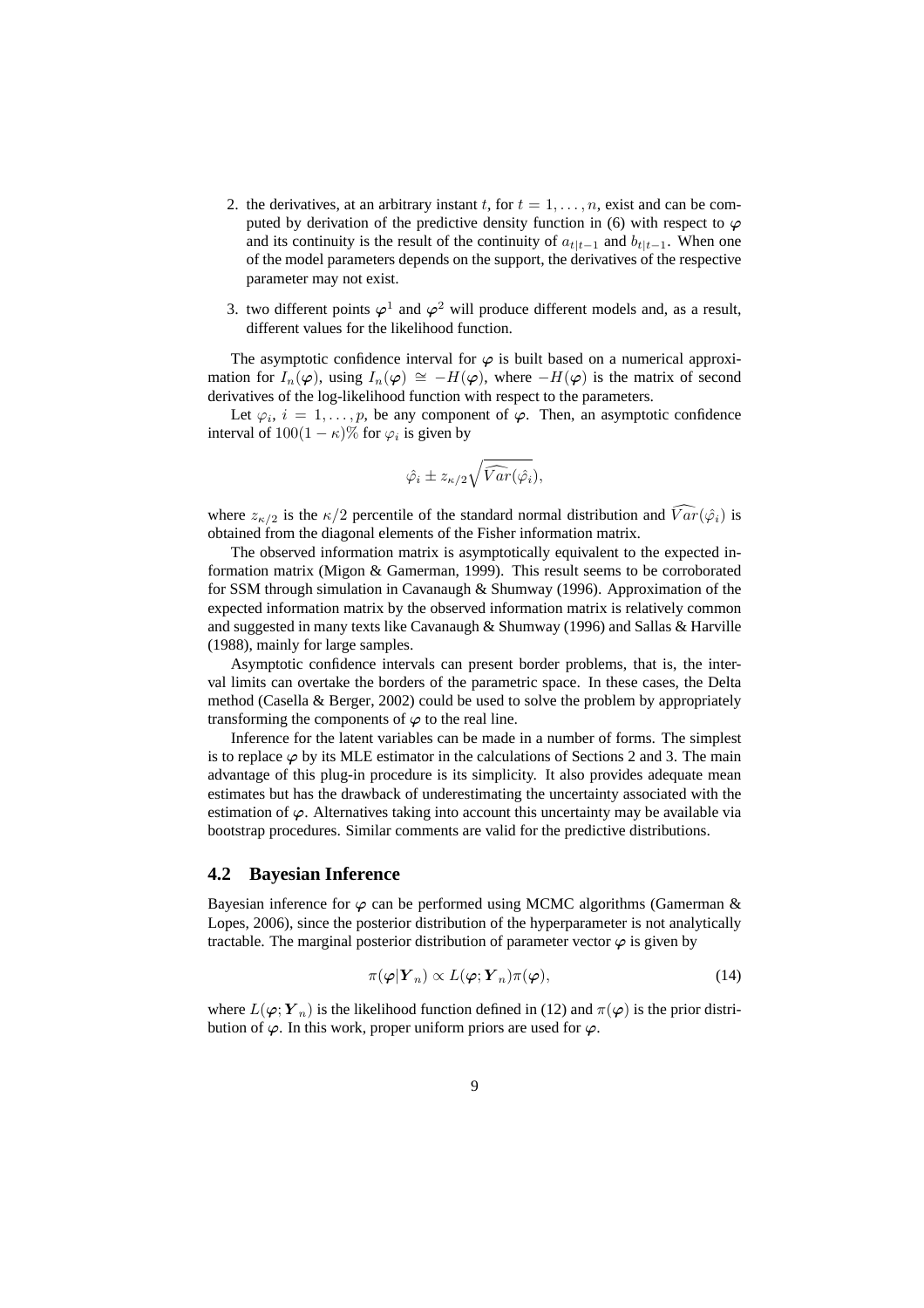Credibility intervals for  $\varphi_i$ ,  $i = 1, ..., p$  are built as follows. Given a value  $0 < \kappa <$ 1, the interval  $[c_1, c_2]$  satisfying

$$
\int_{c_1}^{c_2} \pi(\varphi_i \mid \boldsymbol{Y}_n) \, d\varphi_i = 1 - \kappa
$$

is a credibility interval for  $\varphi_i$  with level  $100(1 - \kappa)\%$ .

Inference for the latent variables can be made with the output from the MCMC algorithm. Once a sample  $\varphi^{(1)},...,\varphi^{(M)}$  is available, posterior samples  $\lambda^{(1)},...,\lambda^{(M)}$ from the latent variables are obtained as follows:

- 1. set  $j = 1$ ;
- 2. sample the hyperparameter  $\varphi^{(j)}$  from the MCMC algorithm;
- 3. sample the set  $\lambda^{(j)}$  of latent variables from  $p(\lambda | \boldsymbol{\varphi}^{(j)}, \boldsymbol{Y}_n)$  using Theorem 2;
- 4. set  $j \rightarrow j + 1$  and return to 1, if  $j \leq M$ ; otherwise, stop.

Again, similar comments are valid for the predictive distributions. Note that

$$
p(y_{t+h}|\boldsymbol{Y}_t) = \int p(y_{t+h}|\boldsymbol{Y}_t, \boldsymbol{\varphi}) \, \pi(\boldsymbol{\varphi}|\boldsymbol{Y}_n) \, d\boldsymbol{\varphi}.\tag{15}
$$

Thus, h-step-ahead predictive distributions can be approximated by

$$
\frac{1}{M}\sum_{j=1}^{M}p(y_{t+h}|\boldsymbol{Y}_{t},\boldsymbol{\varphi}^{(j)})
$$

from which summaries such as means, variances and credibility intervals can be obtained. Since  $p(y_{t+h}|\boldsymbol{Y}_{t},\boldsymbol{\varphi})$  is not available analytically, a draw  $y_{t+h}^{(s)}$  $_{t+h}^{(s)}$  from  $p(y_{t+h}|\boldsymbol{Y}_t)$ can be obtained from (15) by sampling  $\varphi^{(s)}$  from  $\pi(\varphi|Y_n)$  and then sampling  $y_{t+i}^{(s)}$  $_{t+h}$ from  $p(y_{t+h}|\boldsymbol{Y}_t, \boldsymbol{\varphi}^{(s)}).$ 

#### **4.3 Model adequacy**

Model adequacy is an important topic of the modeling process. Some of the diagnostic methods suggested in the literature are described below.

Harvey & Fernandes (1989) suggest diagnostic methods based on the (standardized) Pearson residuals, given by

$$
\nu_t^p = \frac{y_t - E(y_t | \mathbf{Y}_{t-1}, \boldsymbol{\varphi})}{DP(y_t | \mathbf{Y}_{t-1}, \boldsymbol{\varphi})},\tag{16}
$$

where  $DP(y_t|Y_{t-1}, \varphi)$  is the standard deviation of the distribution of  $y_t|Y_{t-1}, \varphi$ . The diagnostic methods referred by them are: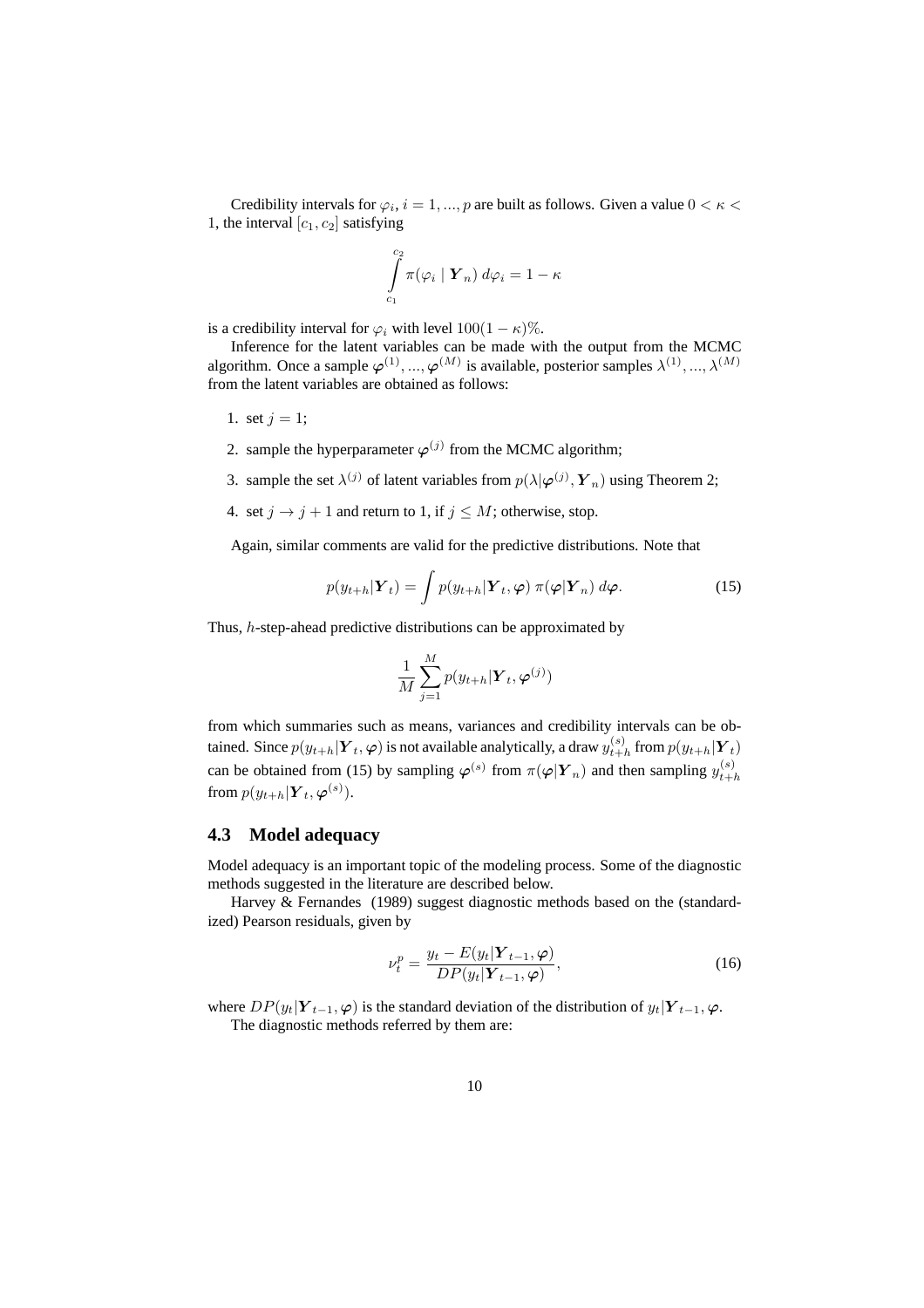- 1. examination of residual graphs versus time and versus an estimate of the level component.
- 2. check whether the sample variance of the standardized residuals is close to 1. A value greater (smaller) than 1 indicates overdispersion (underdispersion) of the model.

Another alternative is to use the deviance residuals (McCullagh & Nelder, 1989), which are defined by:  $1/2$ 

$$
\nu_t^d = \left\{ 2 \ln \left[ \frac{p(y_t|y_t, \varphi)}{p(y_t|\hat{\gamma}_t, \varphi)} \right] \right\}^{1/2},\tag{17}
$$

where  $\hat{\gamma_t} = E(y_t | \mathbf{Y}_{t-1}, \varphi)$ .

For example, in the Poisson model, the deviance residual is

$$
\nu_t^d = \left\{ 2 \ln \left[ \frac{y_t^{y_t} \exp(-y_t)/y_t!}{\hat{\gamma}_t^{y_t} \exp(-\hat{\gamma}_t)/y_t!} \right] \right\}^{1/2}
$$
  
=  $\left\{ 2 \left[ y_t \ln(y_t/\hat{\gamma}_t) - (y_t - \hat{\gamma}_t) \right] \right\}^{1/2},$ 

where  $\hat{\gamma}_t = a_{t+1|t}/b_{t+1|t}$ . Diagnostic plots, like residuals versus order and fitted values, may also be used.

Sometimes, it is possible to have more than one model for modeling the data, but it is required to choose one of them. Therefore, some fit criteria are needed for deciding which model to choose.

According to Harvey (1989, page 80), the AIC and BIC criterion are the most used in practice. They are given by

$$
AIC = -2\frac{\log\,L(\hat{\boldsymbol{\varphi}}; \boldsymbol{Y}_n)}{n} + \frac{2p}{n} \text{ and } BIC = -2\frac{\log\,L(\hat{\boldsymbol{\varphi}}; \boldsymbol{Y}_n)}{n} + \frac{p\ln(n)}{n},
$$

where  $p$  is the number of parameters and  $n$  the number of observations.

The DIC criterion (*Deviance Information Criterion*) (Spiegelhalter *et al.* , 2002) can also be used for comparing models under the Bayesian approach. It is also based on the log likelihood with a penalization term to account for model complexity and can be approximated with an MCMC sample from  $p(\varphi|Y_n)$ .

# **5 Dynamic linear models revisited**

The results of this paper are also useful to a closely related and very frequently used time series model. One of the most important classes of state-space models is formed by the dynamic linear models proposed by West & Harrison (1997) for Gaussian observations with time varying means and variances. Their model is easily extended by consideration of non-Gaussian distributions for system and observation disturbances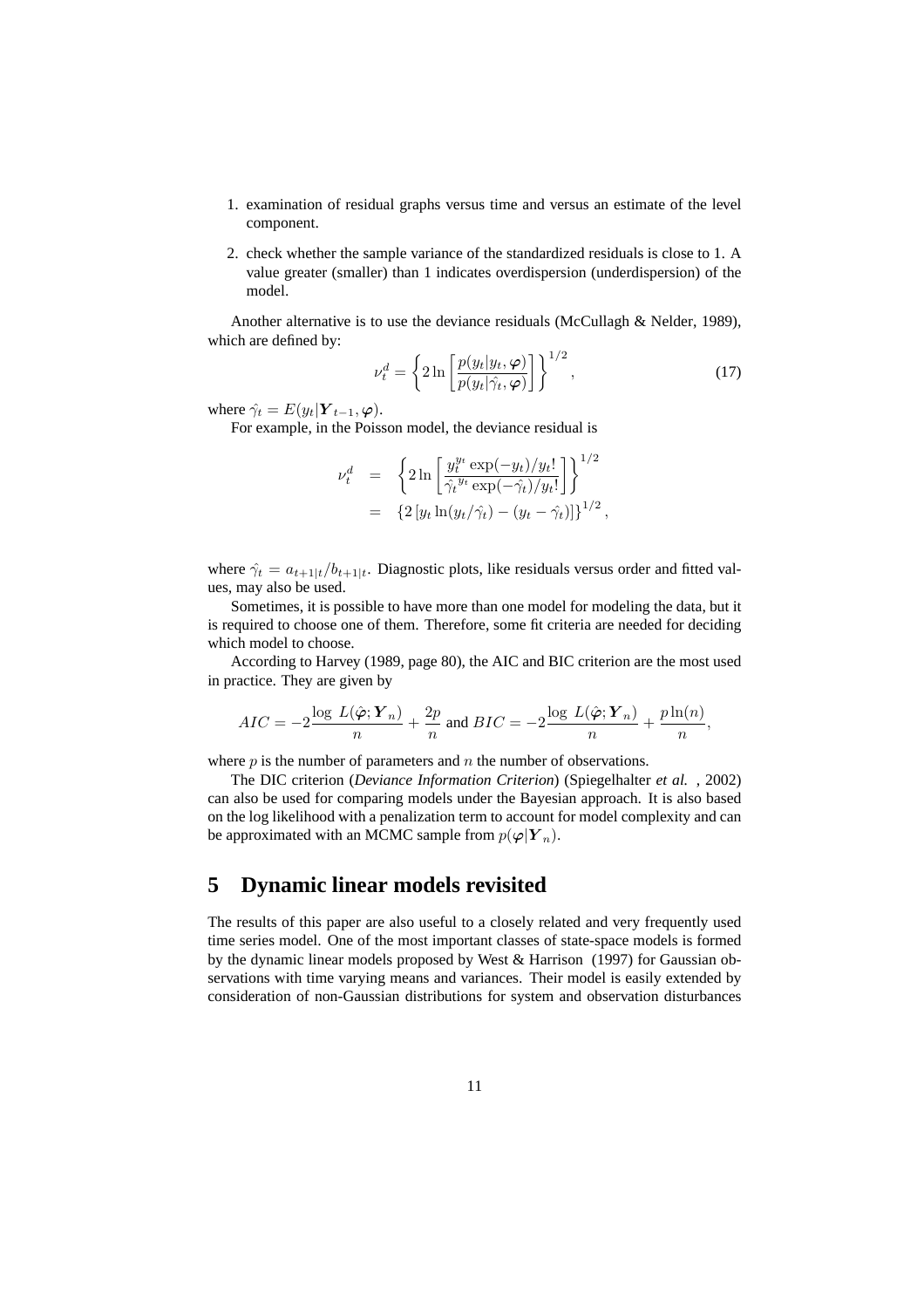via scale mixtures of normal distributions as

$$
y_t = F_t x_t + v_t, \text{ where } v_t | \gamma_t \sim N(0, \gamma_t \lambda_t^{-1})
$$
\n(18)

$$
x_{t+1} = G_t x_t + w_{t+1}, \text{ where } w_{t+1} | \delta_t, \varphi \sim N(0, \delta_t W) \tag{19}
$$

$$
\lambda_{t+1} = w^{-1} \lambda_t \varsigma_{t+1}, \text{ where } \varsigma_{t+1} | \mathbf{Y}_t, \varphi \sim Beta(wa_t, (1-w)a_t) \tag{20}
$$

$$
x_0|Y_0 \sim N(m_0, C_0)
$$
 independent of  $\lambda_0|Y_0 \sim Gamma(a_0, b_0)$ . (21)

The model is completed with mixing densities  $f_\gamma$  and  $f_\delta$  for independent scales  $\gamma_t$ 's and  $\delta_t$ 's, respectively. The hyperparameter in the above model is  $\varphi = (w, W)$ . Results in Appendix A show that the model is well defined.

This formulation gives rise to a large class of non-Gaussian distributions for the disturbances  $v_t$  and  $w_t$ , studied by West (1987). For example, marginal double exponential distributions are obtained for  $v_t$  and  $w_t$  by specification of exponential distributions for  $\gamma_t$ 's and  $\delta_t$ 's. Similarly, t-Student, logistic, exponential power and stable distributions are obtained by suitable choices of mixing distributions. Details can be found in West ( 1987).

The above formulation encompasses many models previously proposed in the literature. The dynamic linear models of West & Harrison (1997) are obtained by fixing mixing scales to 1. The non-Gaussian linear models of Carlin, Polson and Stoffer (1992) are obtained by setting  $\varsigma_{t+1} = w = 1$ , for all t, ie, the observational variances are fixed over time and are not subject to stochastic variation.

The different temporal dependencies in the stochastic specifications of the  $\gamma_t$ 's and  $\lambda_t$ 's ensure their identification, except for an arbitrary constant c as  $\gamma_t \lambda_t^{-1}$  =  $(c\gamma_t)(c\lambda_t)^{-1}$ . This causes no concern for the identification of the temporal variation of  $\lambda_t$ 's, which is their most relevant feature. Also, the magnitudes of the observational variances are always identified and the magnitudes of the  $\lambda_t$ 's may be identified if required with the prior in (21).

The importance of these models was not overlooked in the literature; there is no reason to believe that only the means vary stochastically in time series. West & Harrison (1997) discuss this model in detail and set it as a default model in their BATS software (West, Harrison & Pole, 1987), after fixing  $w$  at a suitably large value close to 1. However, they had to resort to different sets of approximations to obtain filtering and smoothing procedures.

An alternative formulation is provided by the use of stochastic volatility models as in Jacquier, Polson and Rossi (1994). Virtually exact results are obtained via MCMC procedures. These procedures are based on the use of Metropolis-Hastings algorithms. These are either not straightforward to tune, specially due to the strong correlation exhibited by the  $\lambda_t$ 's, or require yet another approximation of the resulting Gamma densities by a finite mixture of normals (Kim, Shephard and Chib, 1998) to run Gibbs steps.

None of these problems arise here since all full conditional distributions are available for sampling in closed form with the results above. The highly correlated mean components  $x_{0:n}$  are jointly sampled with standard FFBS and the highly correlated variance components  $\lambda_{0:n}$  are jointly sampled with the smoothing procedures of Section 3, with  $a_t = a_{t|t-1} + 1/2$  and  $b_t = b_{t|t-1} + \gamma_t^{-1} (y_t - F_t x_t)^2 / 2$ . Thus, convergence problems are mitigated by the good mixing properties of the MCMC chains.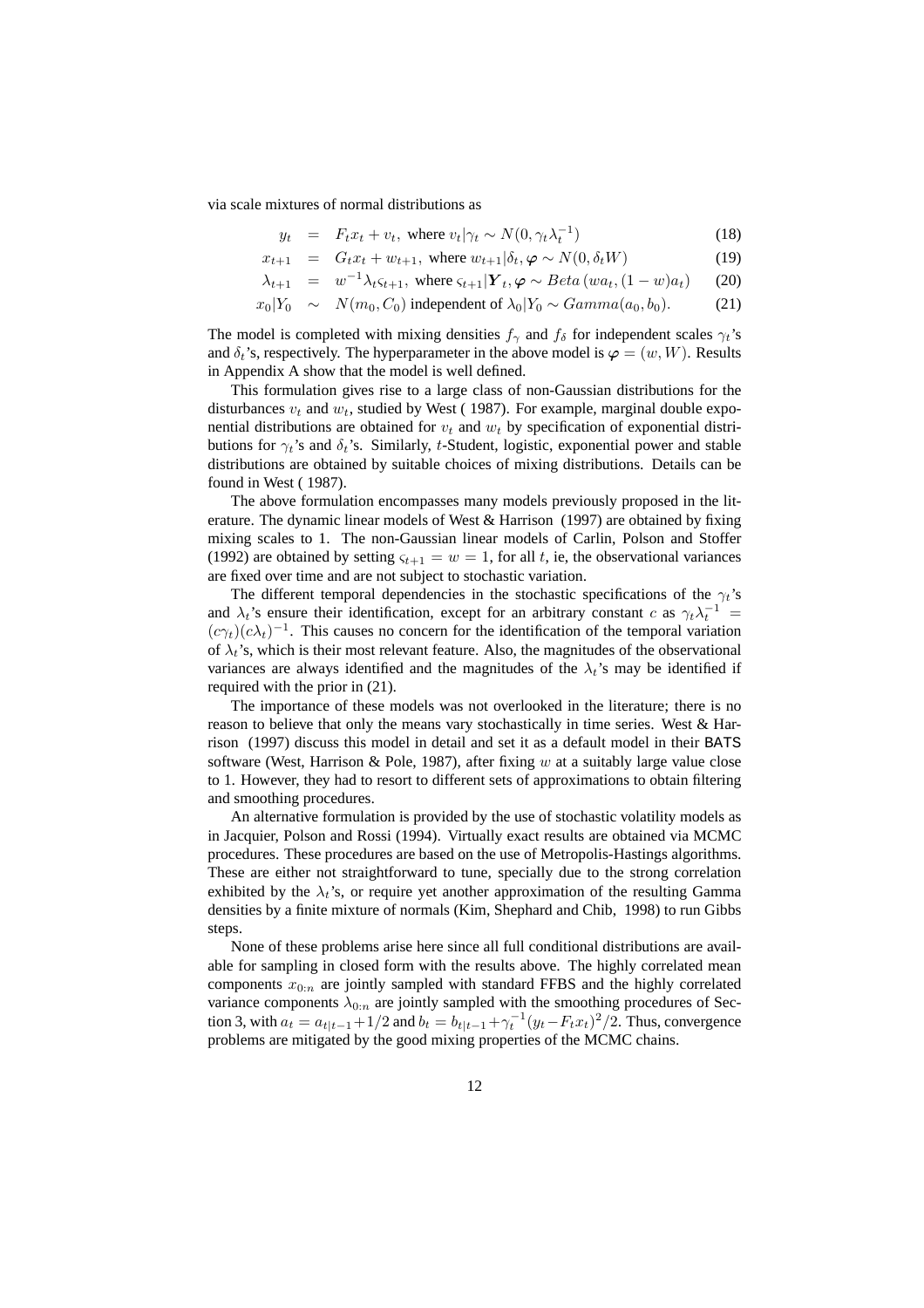The mixing components  $\gamma_t$ 's and  $\delta_t$ 's are jointly sampled from their componentwise independent full conditionals. Carlin, Polson and Stoffer (1992) provide the details for a few mixing distributions. For example, assume t-Student distributions are required for observational and/or system disturbances and denote by  $IG(a, b)$  the inverse Gamma distribution with density proportional to  $z^{-(a+1)}e^{-b/z}$ , for  $z > 0$ . If the conditionally normal distributions for  $v_t$ 's and  $w_t$ 's in (18) and (19) are respectively mixed with  $IG(\nu_{\gamma}/2, \nu_{\gamma}S_{\gamma}/2)$  and  $IG(\nu_{\delta}/2, \nu_{\delta}S_{\delta}/2)$  distributions for the  $\gamma_t$ 's and  $\delta_t$ 's then  $t_{\nu_{\gamma}}(0, S_{\gamma} \lambda_t^{-1})$  and  $t_{\nu_{\delta}}(0, S_{\delta} W)$  are obtained marginally for  $v_t$ 's and  $w_t$ 's. The full conditional distributions for  $\gamma_t$  and  $\delta_t$  are  $IG(\nu_\gamma^*/2, \nu_\gamma^* S_\gamma^*/2)$  and  $IG(\nu_\delta^*/2, \nu_\delta^* S_\delta^*/2)$ distributions where  $\nu^*_{\gamma} = \nu_{\gamma} + 1$ ,  $\nu^*_{\delta} = \nu^*_{\delta} + p$ ,  $\nu^*_{\gamma} S^*_{\gamma} = \nu_{\gamma} S_{\gamma} + \lambda_t (y_t - F_t x_t)^2$  and  $\nu_{\delta}^* S_{\delta}^* = \nu_{\delta} S_{\delta} + (x_t - G_t x_{t-1})^T W^{-1} (x_t - G_t x_{t-1})$ , where p is the dimension of  $x_t$ . These distributions are easily sampled from.

When W is unknown with inverse Wishart  $IW(\nu_W/2, \nu_W S_W/2)$  prior, its full conditional distribution is also inverse Wishart due to conjugacy and thus easily sampled from with results of Gamerman & Lopes (2006, p.  $67$ ). The availability of these easily coded procedures makes this model a potential candidate for automated yet fairly flexible implementation of non-Gaussian time series analysis with time-varying means and variances.

### **6 Application to real time series**

In this subsection, the models are applied to real time series, using both Bayesian and classical inference. In general, vague but proper priors are assumed for the hyperparameters, either as uniform with suitably large limits or Gamma with small parameter values. For implementation of the Bayesian inference, the Metropolis-Hastings algorithm is used with generation of two chains. The Coda package in R is used for diagnostic methods, checking the chains convergence through graphic methods such as the autocorrelogram, time series and trace plots. The MLE is calculated through the well known Broyden-Fletcher-Goldfarb-Shanno (BFGS) algorithm (Nocedal & Wright, 2006), and the confidence intervals are built using numerical derivatives to obtain the Fisher information matrix, as in Franco *et al.* (2008).

#### **6.1 Respiratory disease data**

The non-Gaussian state space model (NGSSM) with Poisson observations is used to fit the daily data of the number of patients with respiratory disease (RD) in São Paulo, Brazil, from 12/02/1999 to 12/31/2000 (396 observations). The last 10 observations are excluded from the fit with the purpose of comparing the forecasts, and thus  $n = 386$ . Time series of sulfur dioxide  $SO_2(x_{1t})$  and carbon monoxide  $CO(x_{2t}), t = 1, \ldots, n$ , were considered as covariates since exposure to these air pollutants can increase the risk of respiratory illnesses ((Ferris *et al.*, 1983); (Alves, Gamerman & Ferreira, 2010)). These series were chosen because, usually, high concentrations of CO, produced by vehicles, are found in urban areas and the fuels based on the sulfur (for instance, oils) in combustion produce  $SO_2$ . The RD series and pollutants  $SO_2$  and  $CO$  were obtained, respectively, by the Brazilian Health Ministry site (http://www.datasus.gov.br) and the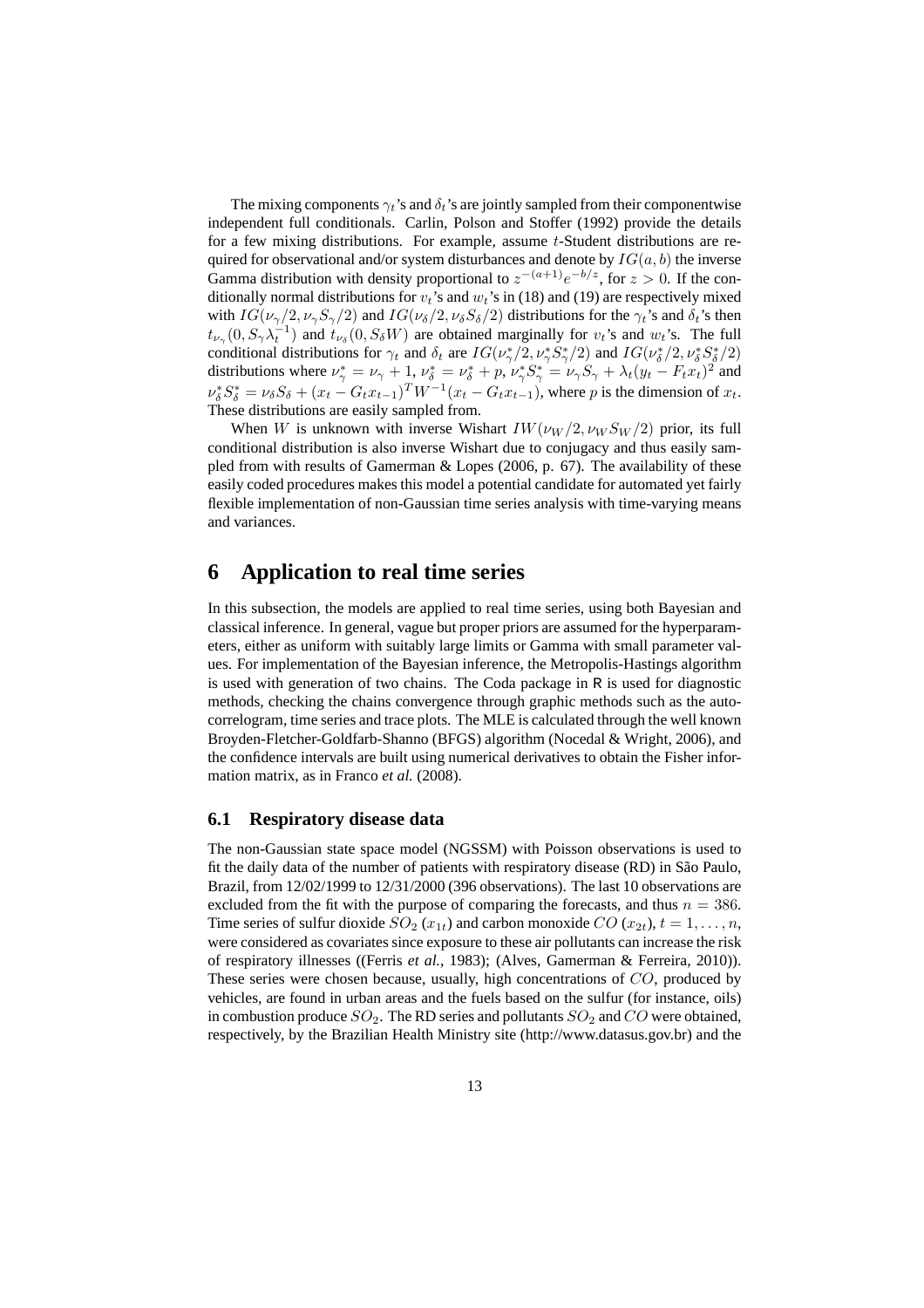Technology and Environmental Company from São Paulo (CETESB). This application illustrates the use of the smoothing procedure introduced in this work, exemplifies the residual analysis and exhibits results of h steps ahead forecasts, for  $h \geq 1$ , using Equation (7).

For comparison purposes, the data was also fitted with the normal disturbances Poisson SSM (NDPSSM) of Durbin & Koopman (2001) using the package sspir (Dethlefsen & Lundbye-Christensen, 2006) in R. It uses the importance sampling technique for making approximate inference. Their model only differs by assuming that the system disturbances  $\varsigma_t^*$  follow a Gaussian rather than a scaled log-Beta distribution. The forecasting is done according to Durbin & Koopman (2001, p. 214-215) and the smoothed estimates of the state components are obtained using the *iterated extended Kalman filter* (Durbin & Koopman, 2001).

Table 2 presents a summary of the estimation results. The estimates of  $w$  are around 0.78 and the estimated regression coefficients of the NDPSSM and the NGSSM are very similar. The regression coefficients of the pollutants are positive, as expected.

Table 2: Point and interval estimation for the Poisson model under the NDPSSM and NGSSM approaches fitted to the RD series.

| <b>NGSSM</b>    |                                   |                          |       |               | <b>NDPSSM</b>            |                                            |
|-----------------|-----------------------------------|--------------------------|-------|---------------|--------------------------|--------------------------------------------|
| $\varphi$   MLE | Conf. Int.                        | <b>BE-Median BE-Mean</b> |       | Cred. Int.    | ML E                     | Conf. Int.                                 |
|                 | $\boxed{w}$ 0.784 [0.735; 0.833]  | 0.778                    | 0.775 | [0.721:0.821] | $\overline{\phantom{0}}$ |                                            |
|                 | $\beta_1$   0.005 [0.001; 0.008]  | 0.005                    | 0.005 |               |                          | $[0.001; 0.008]$ $[0.006$ $[0.002; 0.010]$ |
|                 | $\beta_2$   0.017 [-0.003; 0.038] | 0.017                    | 0.017 |               |                          | $[-0.003; 0.038]$ 0.010 $[-0.014; 0.032]$  |

The values of the Gelman and Rubin's criterion (Gelman, 1996) for the two chains of parameters w,  $\beta_1$  and  $\beta_2$  are around 1.00 and the traces overlap over the entire trajectory, indicating convergence of the chains. The model fit does not seem to present any inadequacies, as can be seen from the Pearson and deviance residual analysis of Figure 1.

Figure 2 shows the RD series with its estimated smoothed means. The estimates of the mean seem to follow better the behavior of the series with the NGSSM. Summary measures based on fit and forecast errors are comparable between the two models, with a slight preference for the NGSSM. This improvement is probably due to better adaptation to changes by the log-scaled beta disturbances. The figure also depicts the forecasts for future observations, based on a future scenario for the covariates and on the results of Theorem 2. The forecasts seem to follow the behaviour of the smoothed mean values estimated at the end of the series, and the interval widths present an increase with the forecast horizon, as expected.

#### **6.2 CEMIG return data**

The second example refers to the daily data of CEMIG stock returns in the period from 01/03/2005 to 06/08/2011 (1590 observations) and presents several new models written in the NGSSM form, which do not belong to exponential family, like the Generalized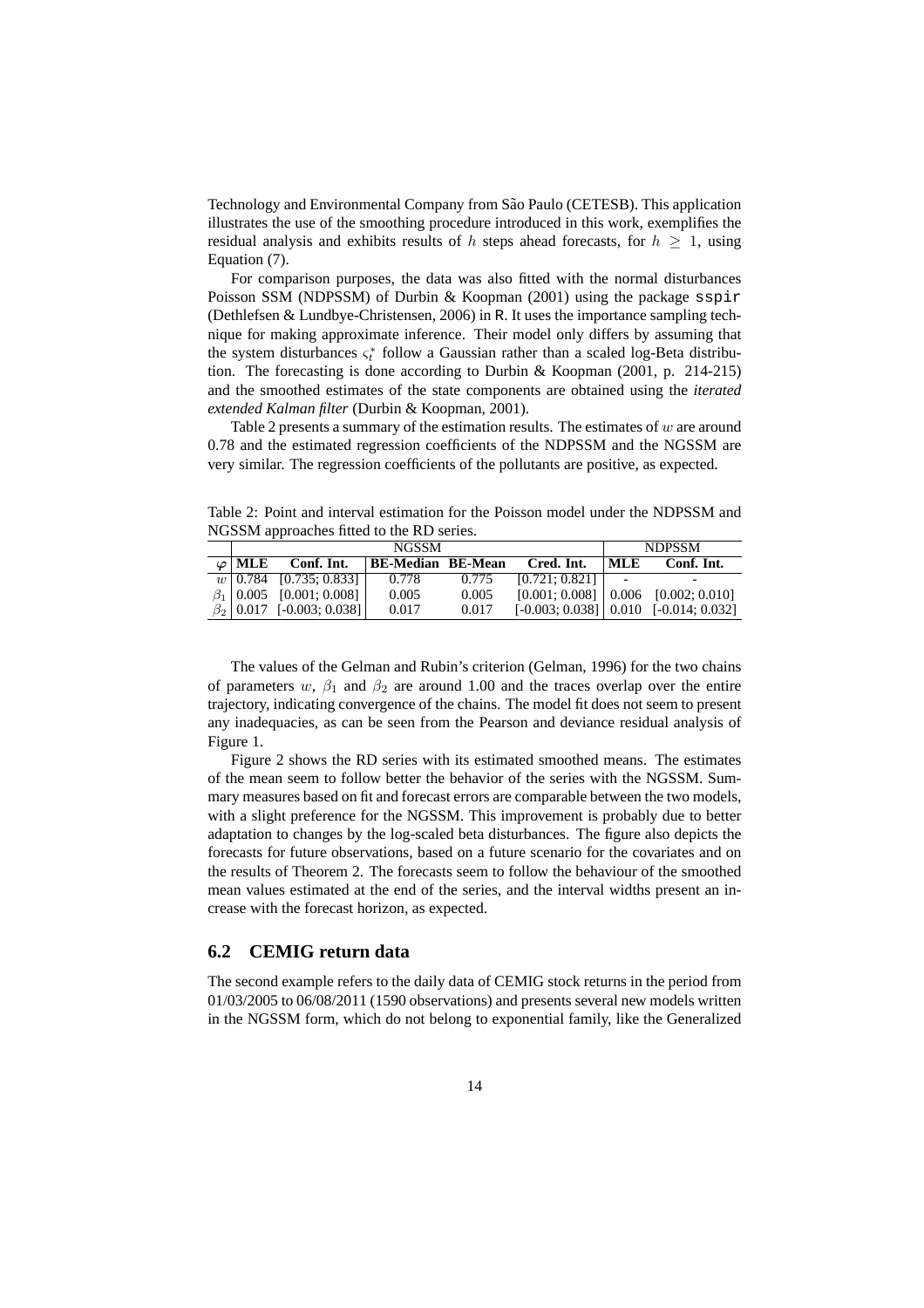

Figure 1: Pearson and deviance residual analysis for the Poisson model. (a): time series of the Pearson residuals; (b): autocorrelation plot of the Pearson residuals; (c): time series of the deviance residuals; (d): autocorrelation plot of the deviance residuals.

gamma, Pareto with unknown scale parameter and Laplace with unknown mean models. Here the return at time t is defined as  $y_t = \ln\left(\frac{P_t}{P_{t-1}}\right)$ ), where  $P_t$  is the daily closing spot price. The data irregularity due to holidays and weekends will be ignored. Figure 3 presents the time series plot of the CEMIG returns. A distinctive feature of financial series is that they usually present non-constant variance or volatility. This application illustrates the comparison of the fit of several observational distributions. For the analysis of the CEMIG series, a temporal correlation structure is assumed for the variance and two approaches are considered. In the first one, the Normal and Laplace models are fitted to the CEMIG returns  $y_t$ . In the second, the square transformation  $y_t^2$  is used, so that Generalized Gamma, Gamma, Pareto and Inverse Gaussian models (with support as the positive line) listed in Table 1 can be fitted to the series.

The Inverse Gaussian model was suggested by Barndorff-Nielsen & Shephard (2001) for modeling volatility series. Lopes & Migon (2002) used the Generalized gamma model for modelling volatility series and Achar & Bolfarine (1986) utilized this loglinear model in survival analysis. The pareto model is well-known in the literature for modelling extreme events.

Table 3 shows the log-likelihood, AIC and BIC for the classical fits, and the DIC criterion for the Bayesian fits. For a fair comparison between the models, the loglikelihood in the second approach is corrected by the Jacobian of the transformation. The results show that the fit criteria discard the Inverse Gaussian model. The remaining models are somewhat comparable with a slight preference for the Generalized gamma model.

Table 4 shows the point and interval estimates for the parameters of the Generalized gamma model. It can be seen that classical and Bayesian estimates are very similar. The residual analysis did not present any indication of model inadequacy (see Figure 4).

For illustration, Figure 5 shows the graph of the volatility obtained by the General-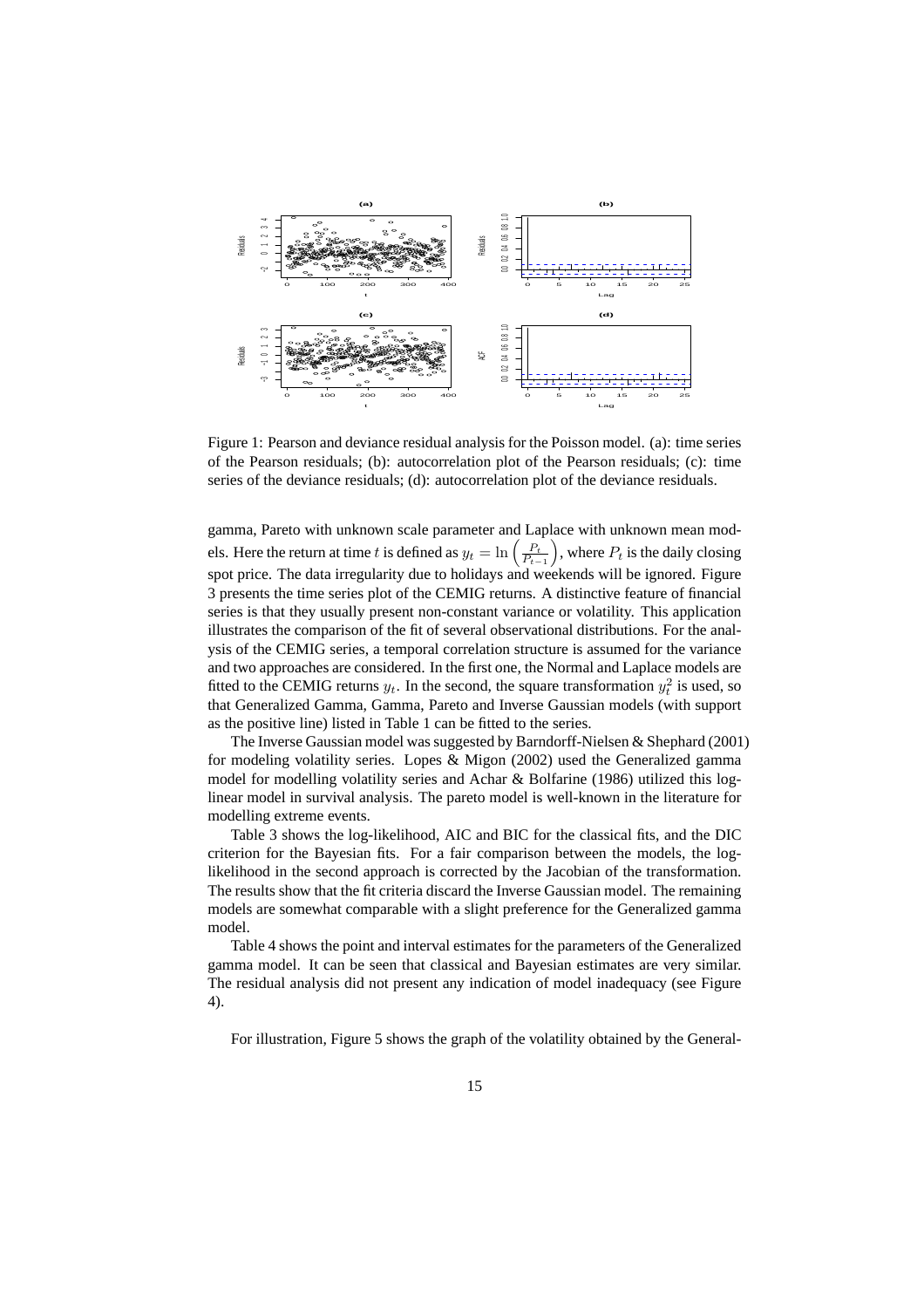

Figure 2: The full, dashed and dotted lines represent, respectively, the last 100 observations of RD time series, the smoothed mean of the Bayesian estimation obtained through the NGSSM approach and the smoothed mean obtained through the DGLM approach. The vertical line separates the fitted data points from the forecast horizon. NGSSM mean: o; NDPSSM mean: +; NGSSM 95% interval limits:  $-$  − −.



Figure 3: CEMIG return series.

ized gamma model under the Bayesian approach. The peaks, corresponding to periods of crisis known in the literature, can be observed in the figure, and are pointed out by the model.

#### **6.3 The Candy data**

This section illustrates the application of dynamic linear models with non-Gaussian disturbances and time-varying means and variances. Posterior samples of the static and dynamic parameters are easily obtained for the model below using the approach of Section 5. The Candy data, presented in Figure 6, is a well-known time series introduced in West & Harrison (1997, p. 331) and used for illustration of many features in that book. They consist on the monetary values of monthly total sales, on a standardized, deflated scale, of a widely consumed and established food product in the UK market. The series is composed of 72 monthly observations in the period from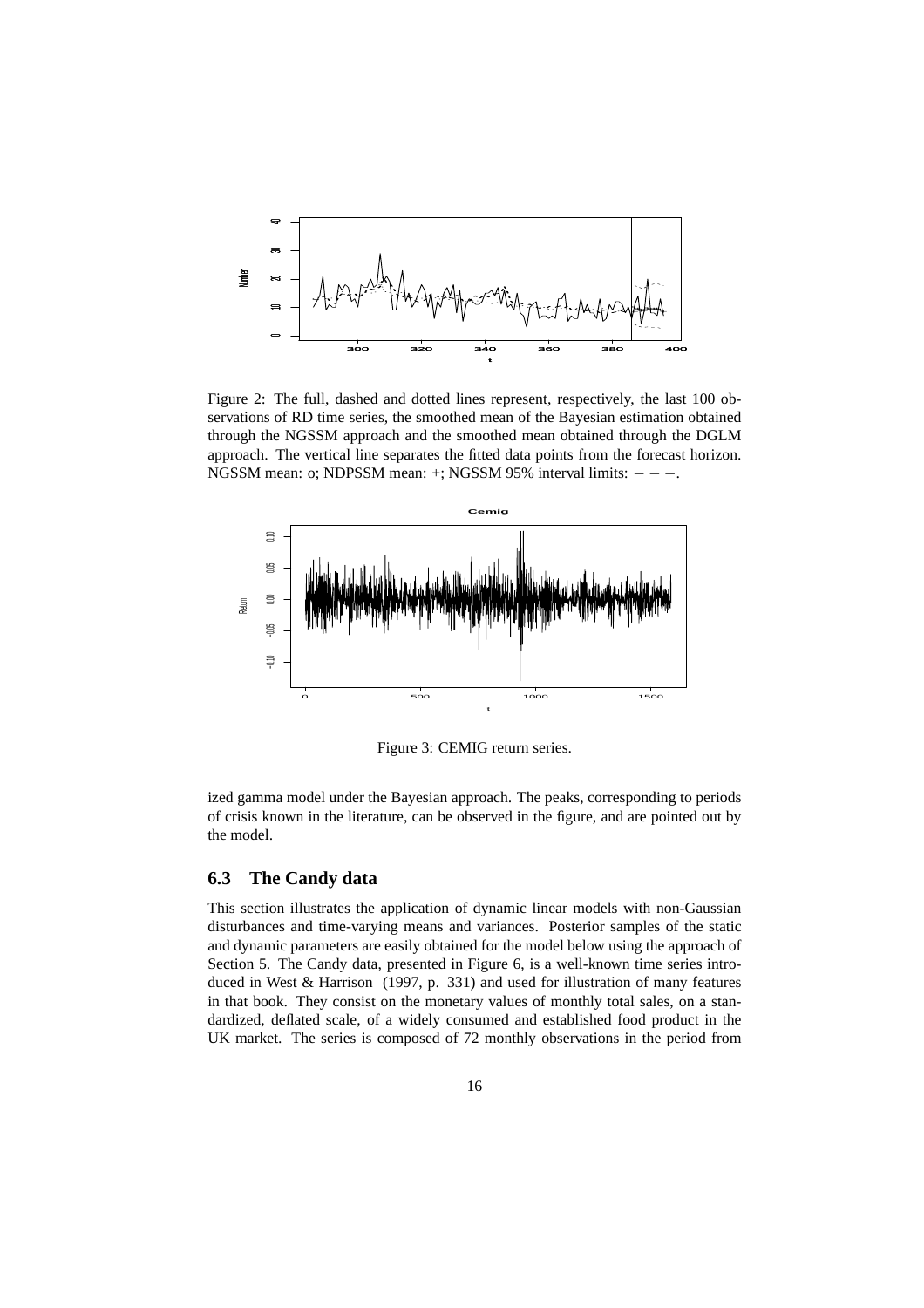| <b>Models</b>     | log-likelihood | AIC $^{(c)}$ | $\mathbf{BIC}^{(c)}$ | $\mathbf{DIC}^{(b)}$ |
|-------------------|----------------|--------------|----------------------|----------------------|
| Generalized Gamma | 3929.03        | $-4.94$      | $-4.93$              | $-7852.10$           |
| Gamma             | 3928.00        | $-4.94$      | $-4.93$              | $-7852.00$           |
| Normal            | 3926.00        | $-4.93$      | $-4.93$              | $-7850.00$           |
| Laplace           | 3863.74        | $-4.86$      | $-4.85$              | $-7725.80$           |
| Pareto            | 3639.53        | $-4.86$      | $-4.85$              | $-6517.00$           |
| Inverse Gaussian  | 2629.25        | $-3.31$      | $-3.30$              | $-5256.25$           |

Table 3: Values of log-likelihood, AIC, BIC and DIC for the models fitted to the CEMIG return.

Note:  $(c)$  classical fit.  $(b)$  Bayesian fit.

Table 4: Point and interval (level 95%) estimation for the Generalized gamma model fitted to the CEMIG series.

| $\varphi$ | MLE   | Conf. Int.     | Posterior mean | Cred. Int.     |
|-----------|-------|----------------|----------------|----------------|
| w         | 0.941 | [0.930; 0.960] | 0.940          | [0.920; 0.957] |
|           | 0.397 | [0.310; 0.484] | 0.407          | [0.332; 0.506] |
|           | 1.135 | [0.948; 1.321] | 1 1 2 4        | [0.952; 1.300] |

01/1976 to 12/1981. The Index covariate is included in the analysis for explaining partial movements of the series. This index is built based on market prices, distribution and production costs.

As illustration, the model defined in Section 5 is fitted to the series, assuming  $F_t =$  $(1 \ x_t), G_t =$  $\left(\begin{array}{cc} 1 & 0 \\ 0 & 1 \end{array}\right)$ ,  $x_t =$  $\int \mu_t$  $\beta_t$  $\overline{\phantom{0}}$  $, w_t =$  $\int$   $\eta_t$  $\xi_t$  $\overline{\phantom{0}}$ and  $W =$  $\int \sigma_\eta^2 = 0$  $0 \quad \sigma_\xi^2$  $\overline{\phantom{0}}$ . This model is a local level model for time-varying intercept and regression coefficient.

G(1.5,1.5) distributions are specified for  $\gamma_t$ 's and  $\delta_t$ 's in order to obtain the  $t_3$ -Student errors for the observation and system disturbances. The number of degrees of freedom  $\nu$  is known, but can also be estimated (Fonseca, Ferreira & Migon, 2008).

The parameter w is fixed at 0.98 and initial values are  $m_0 =$  $(9.5)$  $-0.7$  $\setminus$ ,  $P_0 =$  $\overline{\phantom{0}}$ 

 $(0.1 0)$ 0 0.1 ,  $a_0 = 0.1$  and  $b_0 = 0.1$ , as suggested in West, Harrison & Pole (1987, p. 333).

Figure 6 presents the results of the estimation, where the smoothed mean responses follow well the behavior of the series.

Figure 7 shows smoothed estimates of the non-observable components fitted to the series. The level component  $\mu_t$  oscillates in time in the early part of the series to compensate seasonal effects while  $\beta_t$  decreases over time and  $\lambda_t^{-1}$  shows a discrete decline.

Figure 8 summarizes estimation of hyperparameters and the time-varying scales. The posterior mean of the variance parameters are 1.11 and 1.10, respectively and their distributions are slightly asymmetric, as expected.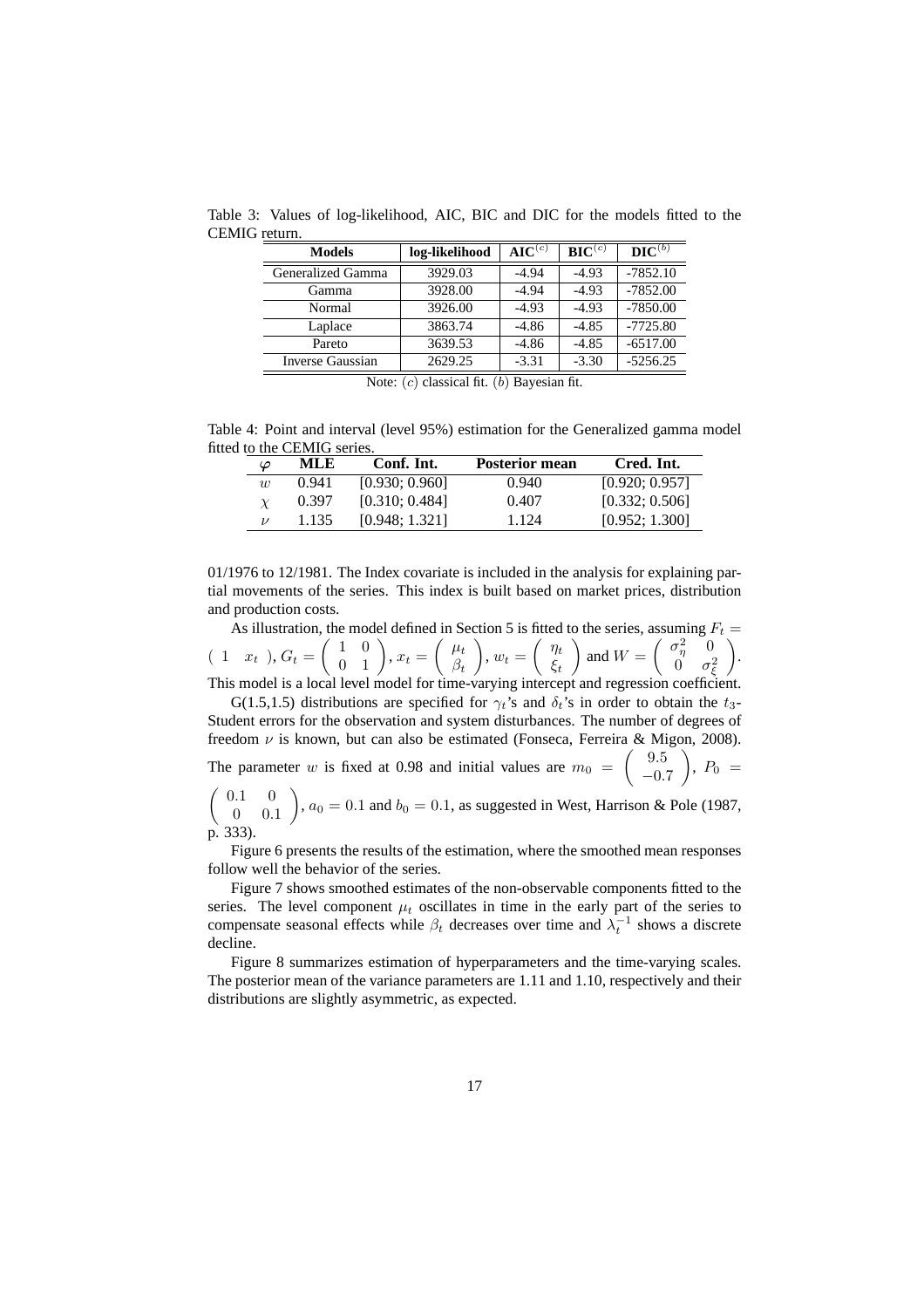

Figure 4: Deviance residual analysis for the Gamma model. (a): time series of the deviance residuals; (b): autocorrelation plot of the deviance residuals; (c): autocorrelation plot of the square of the deviance residuals; (d): partial autocorrelation plot of the square of the deviance residuals.

# **7 Discussion**

Several possibilities of related future work can be thought of. Studies exploring properties of the family of observational models in **A0** and of special cases in this class can be made. For example, the piecewise exponential distribution (Gamerman , 1994), which has a wide field of applications in reliability and survival analysis, may be adapted to these non-Gaussian models. More general evolution equations with stationary and non-stationary autoregressive structures may be proposed. Hypothesis tests can be explored, as well as the use and application of the bootstrap technique for making inference about the parameters. Extension towards non-Gaussian multivariate time series along the lines set by Uhlig (1994) could also be entertained.

The existence of easily available procedures for inference is an attractive feature of these models. This is particularly relevant for use in time-varying components of larger, more complex models. These components are typically latent and precise quantitative assessments for them are usually not available. Qualitative assessments are the basis for their probabilistic specifications. Availability of the mathematically tractable options may play an important role in the decision, when facing options that are equally acceptable. This point was illustrated in Section 5.

The models are applicable to situations with fixed effects of the covariates. An important research development is the extension towards time-varying regression coefficients as considered in dynamic generalized linear models, but without losing analytic tractability.

### **Acknowledgements**

D. Gamerman was supported by CNPq-Brazil and *Fundação de Amparo à Pesquisa no Estado do Rio de Janeiro* (FAPERJ foundation). T. R. Santos was supported by CNPq-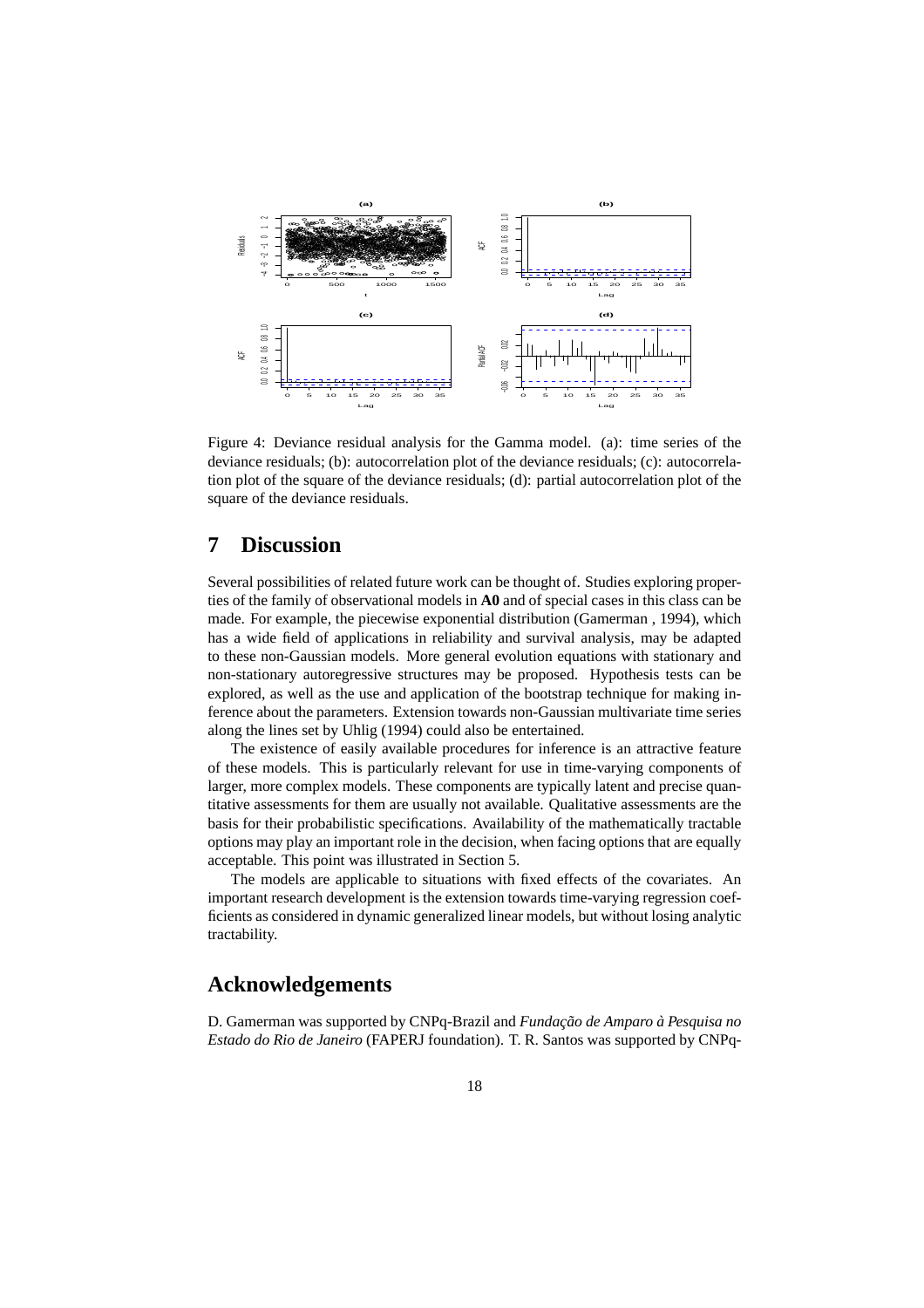

Figure 5: The CEMIG data: The dashed line represents the smoothed estimate of the stochastic volatility, obtained by the fit of the Generalized gamma model under the Bayesian approach. The grey area indicates the 95% credibility intervals. A represents USA's real estate crisis in August 2007, B represents L-B's crisis in September 2008.

Brazil and CAPES-Brazil. G. C. Franco was supported by CNPq-Brazil and *Fundação de Amparo a Pesquisa no Estado de Minas Gerais `* (FAPEMIG foundation).

# **Appendix A**

This appendix is concerned with asserting that models of this paper are well defined. In what follows,  $z_{l:m} = (z_l, z_{l+1}, \ldots, z_{m-1}, z_m)$ , for integers  $l < m$ , and hyperparameters  $\varphi$  are removed from the notation for clarity.

#### **Model A0-A3**:

The joint distribution of all model quantities is given by

$$
p(y_{1:n}, \lambda_{0:n}) = \prod_{t=1}^{n} p(y_t, \lambda_t | \lambda_{0:t-1}, \mathbf{Y}_{t-1}) p(\lambda_0 | Y_0)
$$
  
= 
$$
\prod_{t=1}^{n} p(y_t | \lambda_{0:t}, \mathbf{Y}_{t-1}) p(\lambda_t | \lambda_{t-1}, \mathbf{Y}_{t-1}) p(\lambda_0 | Y_0).
$$

The three densities of the product in the RHS are uniquely defined by **A0**, **A2** and **A3**, respectively. Thus, the basic model **A0**-**A3** is uniquely defined.

#### **Model (18)-(21)**:

The joint distribution of all model quantities is given by

$$
f(y_{1:n}, x_{0:n}, \lambda_{0:n}, \gamma_{1:n}, \delta_{1:n}|Y_0) = f(y_{1:n}, x_{0:n}, \lambda_{0:n}|\gamma_{1:n}, \delta_{1:n}, Y_0) \prod_{t=1}^n f_\gamma(\gamma_t) f_\delta(\delta_t). (22)
$$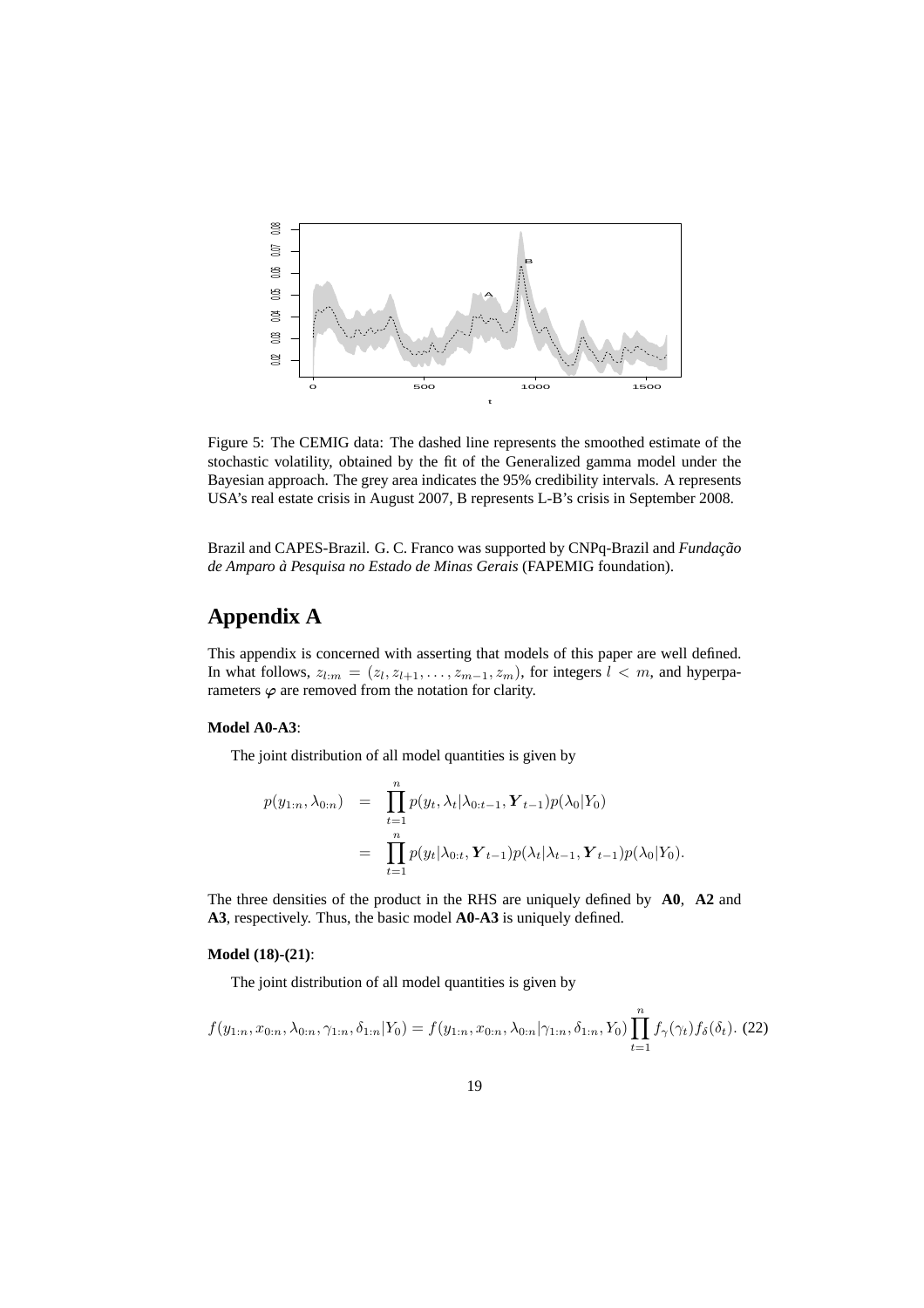

Figure 6: The full and dashed lines represent the series and the smoothed mean estimate, obtained by the fit under the Bayesian approach. The grey area indicates the 95% credibility intervals.



Figure 7: The smoothed estimates of dynamic components. Top left: smoothed estimate of the level ( $\mu_t$ ); Top right: smoothed estimate of the regression coefficient ( $\beta_t$ ); Bottom left: smoothed estimate of the precision  $(\lambda_t)$ ; Bottom right: smoothed estimate of the variance  $(\gamma_t \lambda_t^{-1})$ .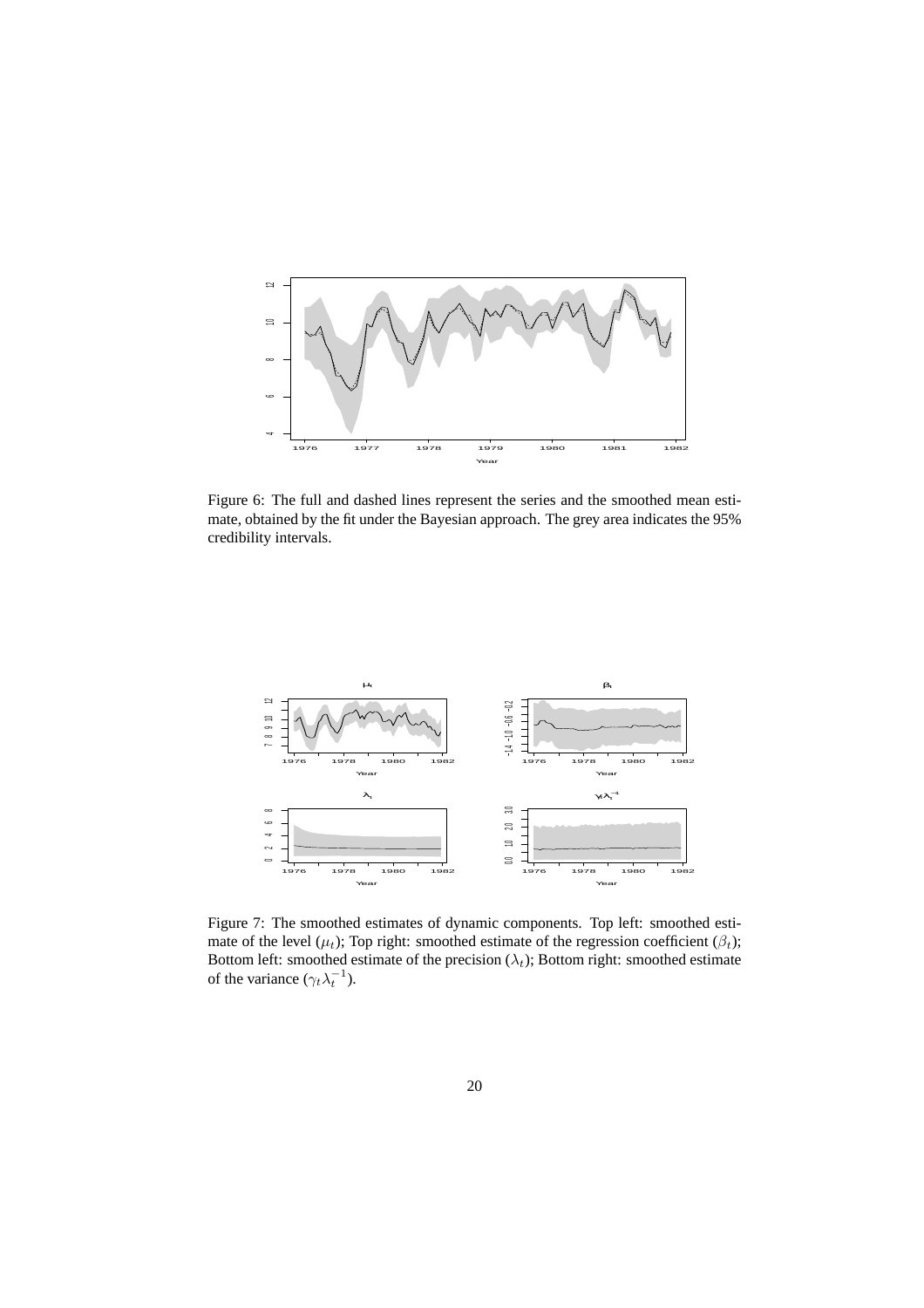

Figure 8: Posterior estimates: (a) - posterior histogram of  $\sigma_{\eta}^2$ ; (b) - posterior histogram of  $\sigma_{\xi}^2$ ; (c) - smoothed means of  $\gamma_t$ ; (d) - smoothed means of  $\delta_t$ . Vertical dashed lines indicate the posterior means.

But  $f(y_{1:n}, x_{0:n}, \lambda_{0:n} | \gamma_{1:n}, \delta_{1:n}, Y_0) =$ 

$$
\prod_{t=1}^{n} f(y_t, x_t, \lambda_t | \mathbf{Y}_{t-1}, x_{0:t-1}, \lambda_{0:t-1}, \gamma_{1:n}, \delta_{1:n}) f(x_0 | Y_0) f(\lambda_0 | Y_0)
$$
 (23)

and the joint densities  $f(y_t, x_t, \lambda_t | \mathbf{Y}_{t-1}, x_{0:t-1}, \lambda_{0:t-1}, \gamma_{1:n}, \delta_{1:n})$  can be decomposed as

$$
f(y_t|\mathbf{Y}_{t-1}, x_{0:t}, \lambda_{0:t}) f(\lambda_t | \lambda_{0:t-1}, \mathbf{Y}_{t-1}, x_{0:t}) f(x_t | x_{0:t-1}, \mathbf{Y}_{t-1}) = f(y_t | \mathbf{Y}_{t-1}, x_t, \lambda_t) f(\lambda_t | \lambda_{t-1}, \mathbf{Y}_{t-1}, x_{0:t}) f(x_t | x_{t-1}, \mathbf{Y}_{t-1}),
$$
(24)

where the dependence on  $(\gamma_{1:n}, \delta_{1:n})$  was removed from all terms in (24) for conciseness. The densities in the RHS of (24) correspond to model specifications (18), (19) and (20), respectively, whereas the prior distributions (21) for the latent state components are provided in (23) and the mixing distributions are provided in (22). So, each model component in the distribution of  $(y_{1:n}, x_{0:n}, \lambda_{0:n}, \gamma_{1:n}, \delta_{1:n}|Y_0)$  is uniquely defined.

## **Appendix B**

This appendix presents the proof of the theorems provided in the text. For ease of notation, hyperparameter vector  $\varphi$  will be omitted from the proofs.

### **Proof of Theorem 1.**

In what follows, proofs of Results 1 to 3 from Theorem 1 are provided. In order to prove the theorem, the following lemma is needed.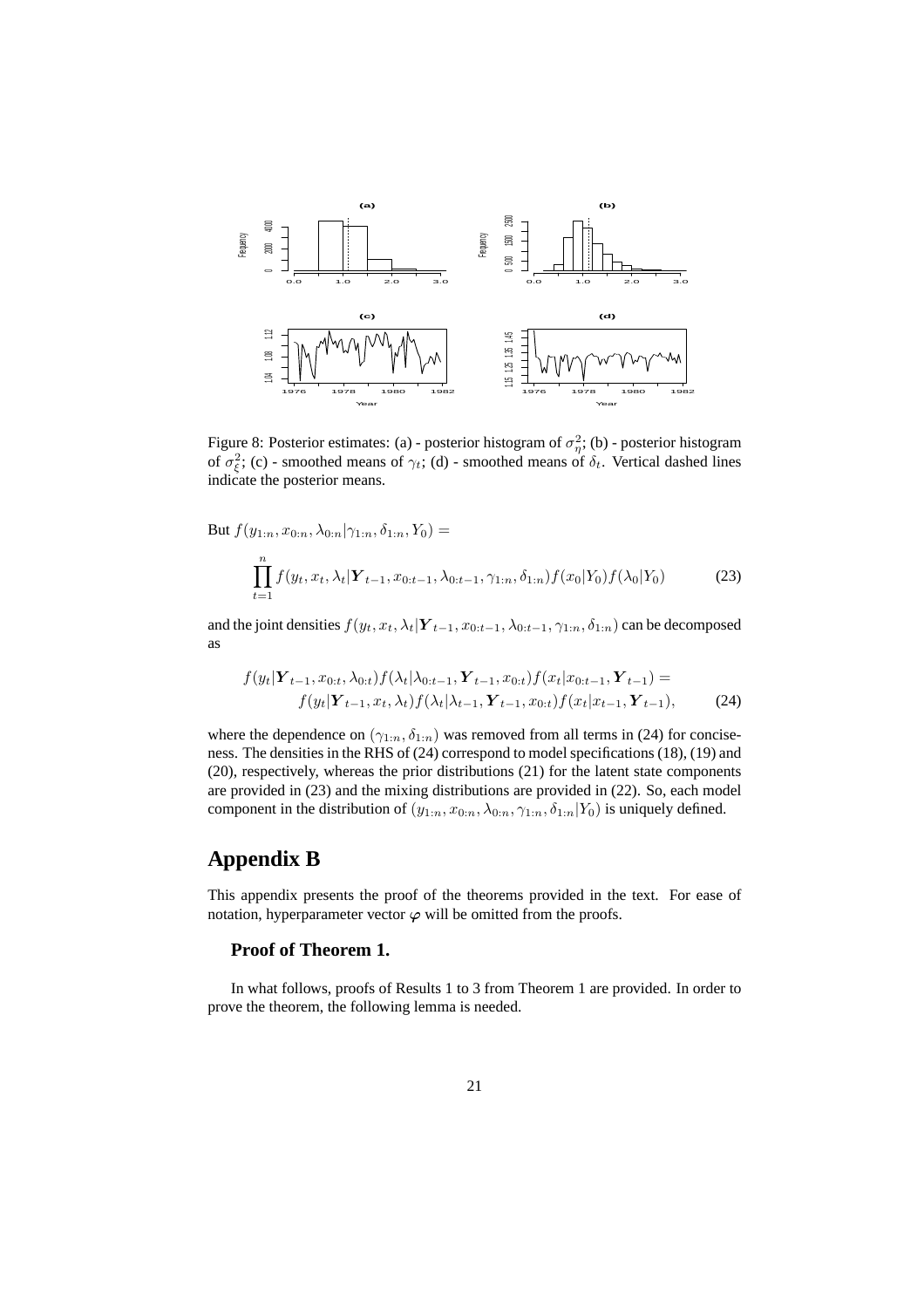**Lemma.**  $\lambda_t | \lambda_{t-1}, Y_{t-1}$  has density

$$
p(\lambda_t | \lambda_{t-1}, \mathbf{Y}_{t-1}) = \begin{cases} k \frac{w}{\lambda_{t-1}} \left( \frac{w \lambda_t}{\lambda_{t-1}} \right)^{wa_{t-1}-1} \left( 1 - \frac{w \lambda_t}{\lambda_{t-1}} \right)^{(1-w)a_{t-1}-1}, & (25) \\ \text{if } 0 < \lambda_t < w^{-1} \lambda_{t-1}, & (25) \\ 0, \quad \text{otherwise.} \end{cases}
$$

where  $k = \frac{\Gamma(w a_{t-1}) \Gamma((1-w) a_{t-1})}{\Gamma(w)}$  $\frac{\Gamma(a_{t-1})}{\Gamma(a_{t-1})}.$ 

**Proof**: The proof is easily obtained by using the Jacobian method and assumption **A2** in Section 2 for  $h = 0$ .

#### **Proof of Result (1) in Theorem 1**:

Assume by the induction hypothesis that  $\lambda_{t-1}|\boldsymbol{Y}_{t-1} \sim \text{Gamma}(a_{t-1}, b_{t-1})$  and the distribution of  $\lambda_t = w^{-1} \lambda_{t-1} \varsigma_t$  is given in Equation (25). Then,

$$
p(\lambda_t | \mathbf{Y}_{t-1}) = \int p(\lambda_{t-1} | \mathbf{Y}_{t-1}) p(\lambda_t | \lambda_{t-1}, \mathbf{Y}_{t-1}) d\lambda_{t-1}
$$
  
\n
$$
= \int_{w\lambda_t}^{\infty} \left[ \frac{\lambda_{t-1}^{a_{t-1}-1} \exp(-b_{t-1}\lambda_{t-1})}{\Gamma(a_{t-1})b_{t-1}^{-a_{t-1}}} \right] \left[ \frac{w\lambda_{t-1}^{-1}(\frac{w\lambda_t}{\lambda_{t-1}})^{wa_{t-1}-1} (1 - \frac{w\lambda_t}{\lambda_{t-1}})^{(1-w)a_{t-1}-1}}{\Gamma(a_{t-1})} \right] d\lambda_{t-1}
$$
  
\n
$$
\propto \int_{w\lambda_t}^{\infty} \left[ \lambda_{t-1}^{a_{t-1}-1-wa_{t-1}+1-1} \exp(-b_{t-1}\lambda_{t-1}) \right] \left[ (1 - \frac{w\lambda_t}{\lambda_{t-1}})^{(1-w)a_{t-1}-1} \right] d\lambda_{t-1}
$$
  
\n
$$
\propto \int_{w\lambda_t}^{\infty} \left[ \lambda_{t-1}^{(1-w)a_{t-1}-1} \exp(-b_{t-1}\lambda_{t-1}) \right] \left[ (1 - \frac{w\lambda_t}{\lambda_{t-1}})^{(1-w)a_{t-1}-1} \right] d\lambda_{t-1}
$$
  
\n
$$
\propto \int_{w\lambda_t}^{\infty} \exp(-b_{t-1}\lambda_{t-1}) (\lambda_{t-1} - w\lambda_t)^{(1-w)a_{t-1}-1} d\lambda_{t-1}.
$$
  
\n
$$
= \frac{\lambda_t^{wa_{t-1}-1} \exp(-wb_{t-1}\lambda_t)}{(wb_{t-1})^{-wa_{t-1}} \Gamma(wa_{t-1})}, \text{ for } \lambda_t > 0.
$$

This is the density of a  $Gamma(wa_{t-1}, wb_{t-1})$  distribution, completing the proof of Result 1.

### **Proof of Result (2) in Theorem 1**:

By Bayes theorem,

 $p(\lambda_t|\boldsymbol{Y}_t,\boldsymbol{\varphi}) \propto p(y_t|\lambda_t,\boldsymbol{\varphi})p(\lambda_t|\boldsymbol{Y}_{t-1},\boldsymbol{\varphi}) \propto \! \lambda_t^{(a_{t|t-1}+b(y_t,\boldsymbol{\varphi}))-1} \exp[-\lambda_t(b_{t|t-1}\!+\!c(y_t,\boldsymbol{\varphi}))].$ 

Then, it follows that  $\lambda_t|Y_t, \varphi \sim Gamma(a_t, b_t)$ , where  $a_t = a_{t|t-1} + b(y_t, \varphi)$ and  $b_t = b_{t|t-1} + c(y_t, \varphi)$ , completing the induction. Since  $\lambda_0|\mathbf{Y}_0, \varphi \sim \text{Gamma}(a_0, b_0)$ ,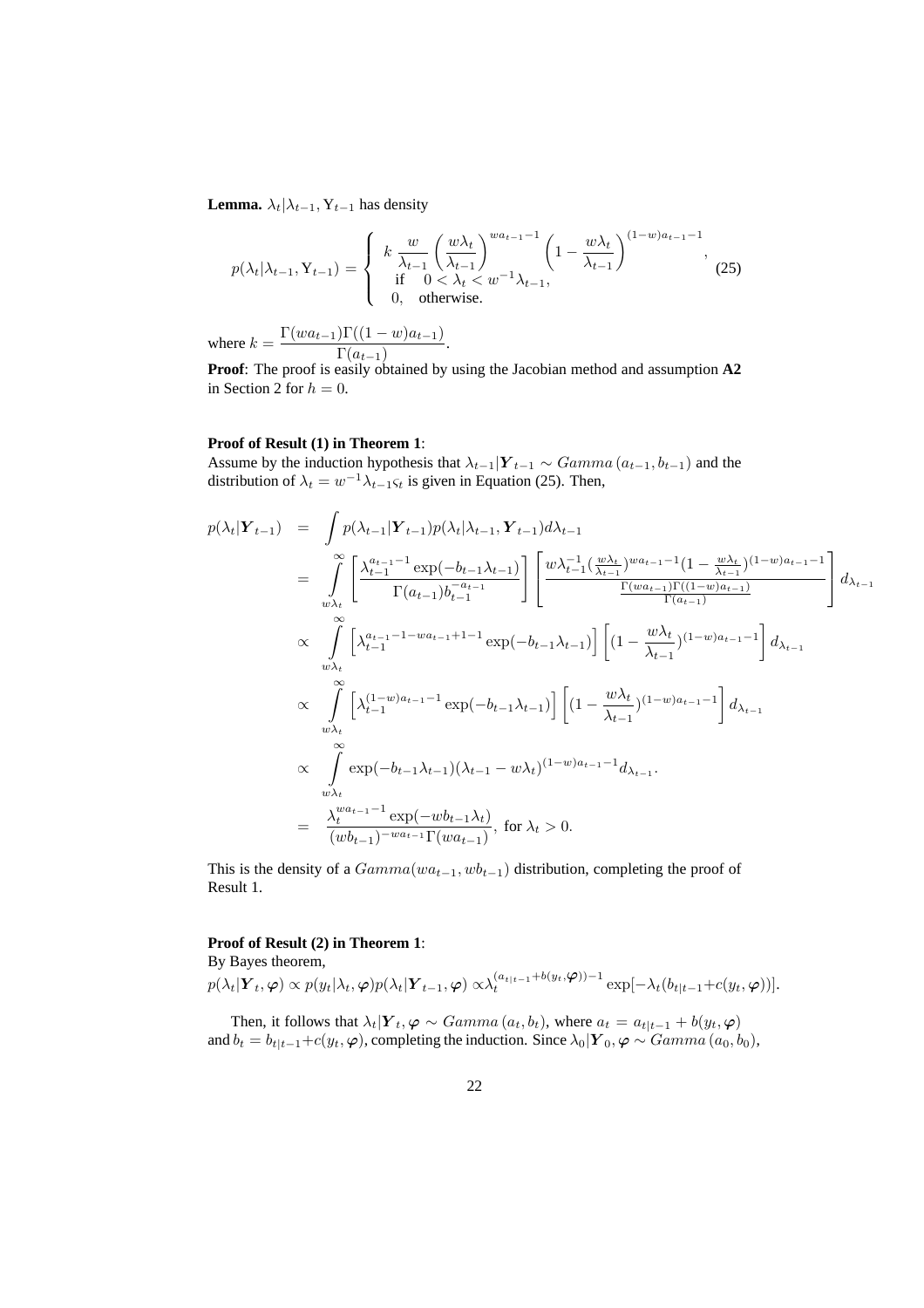the proof is complete, for all  $t$ .

#### **Proof of Result (3) in Theorem 1**:

$$
p(y_t|\mathbf{Y}_{t-1}, \varphi) = \int_0^{\infty} p(y_t|\lambda_t, \varphi) p(\lambda_t|\mathbf{Y}_{t-1}, \varphi) d\lambda_t
$$
  
\n
$$
= \frac{a(y_t)}{\Gamma(a_{t|t-1})(b_{t|t-1})^{-a_{t|t-1}}} \int_0^{\infty} \left[ \lambda_t^{b(y_t) + a_{t|t-1} - 1} \exp\left(-\lambda_t(c(y_t) + b_{t|t-1})\right) \right] d\lambda_t
$$
  
\n
$$
= \frac{\Gamma\left(b(y_t, \varphi) + a_{t|t-1}\right) a(y_t, \varphi) (b_{t|t-1})^{a_{t|t-1}}}{\Gamma(a_{t|t-1}) \left(c(y_t, \varphi) + b_{t|t-1}\right)^{a_{t|t-1} + b(y_t, \varphi)}},
$$

where  $a_{t|t-1} = wa_{t-1}, b_{t|t-1} = wb_{t-1}$  and  $y_t \in S(\varphi)$ .

### **Proof that (10) implies (9)**

Let  $h = 1$ . Then, by Result 1 of Theorem 1,  $\lambda_{t+1} | Y_t \sim Gamma\left(a_{t+1|t}, b_{t+1|t}\right)$ . Assume by induction that  $\lambda_{t+h} | Y_t \sim Gamma(w^h a_t, w^h b_t)$ . Combining the above evolution equation (10) with the induction hypothesis above leads, after integrating out  $\lambda_{t+h}$ , to  $\lambda_{t+h+1} | Y_t \sim Gamma(w(w^h a_t), w(w^h b_t)) = Gamma(w^{h+1} a_t, w^{h+1} b_t)$ . Using the observation equation at time  $t+h$  and the result above, the h-step-ahead predictive distribution can be found exactly as in Result 3 from Theorem 1 for  $t + h$  with merely notational changes of  $(y_{t+1}, a_{t+1|t}, b_{t+1|t})$  by  $(y_{t+h}, a_{t+h|t}, b_{t+h|t})$ .

#### **Proof of Theorem 2:**

The joint distribution of  $(\lambda | Y_n, \varphi)$  can always be written as

$$
p(\lambda | \mathbf{Y}_n) = p(\lambda_n | \mathbf{Y}_n) \prod_{t=1}^{n-1} p(\lambda_t | \lambda_{t+1}, \dots, \lambda_n, \mathbf{Y}_n)
$$
  
=  $p(\lambda_n | \mathbf{Y}_n) \prod_{t=1}^{n-1} p(\lambda_t | \lambda_{t+1}, \mathbf{Y}_t),$ 

where the last equality follows from the Markovian structure of the model.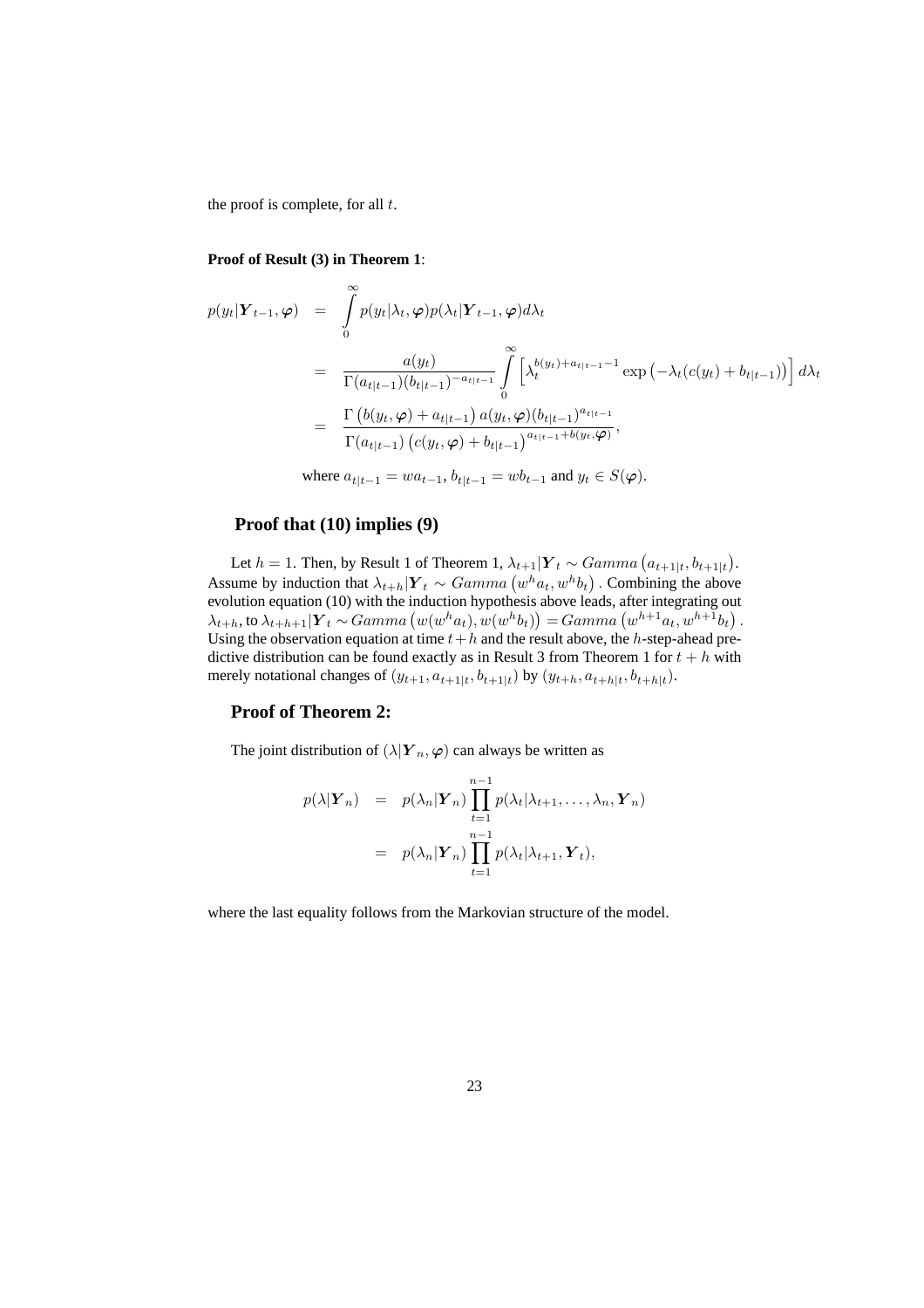The required density of  $[\lambda_t | \lambda_{t+1}, \mathbf{Y}_t]$  is given by

$$
p(\lambda_{t-1}|\lambda_t, \mathbf{Y}_{t-1}) = \frac{p(\lambda_t|\lambda_{t-1}, \mathbf{Y}_{t-1})p(\lambda_{t-1}|\mathbf{Y}_{t-1})}{p(\lambda_t|\mathbf{Y}_{t-1})}
$$
  
\n
$$
= \frac{\Gamma(wa_{t-1})\Gamma((1-w)a_{t-1})}{\Gamma(a_{t-1})} \frac{w}{\lambda_{t-1}} \left(\frac{w\lambda_t}{\lambda_{t-1}}\right)^{wa_{t-1}-1} \left(1 - \frac{w\lambda_t}{\lambda_{t-1}}\right)^{(1-w)a_{t-1}-1} \times
$$
  
\n
$$
\frac{b_{t-1}^{a_{t-1}}}{\Gamma(a_{t-1})} \lambda_{t-1}^{a_{t-1}-1} \exp(-\lambda_{t-1}b_{t-1}) \frac{\frac{\Gamma(wa_{t-1})}{(wb_{t-1})^{wa_{t-1}}}}{\lambda_t^{wa_{t-1}-1} \exp(-\lambda_t w b_{t-1})}
$$
  
\n
$$
\propto (\lambda_{t-1} - w\lambda_t)^{(1-w)a_{t-1}-1} \exp(-b_{t-1}(\lambda_{t-1} - w\lambda_t)).
$$

Now, define  $\eta_{t-1} = \lambda_{t-1} - w\lambda_t$  by removal of the constant  $w\lambda_t$  from  $\lambda_{t-1}$ . Then,  $p(\eta_{t-1}|\lambda_t, \boldsymbol{Y}_{t-1}) \propto \eta_{t-1}^{(1-w)a_{t-1}-1} \exp(-b_{t-1}\eta_{t-1})$ . It is clear that  $\eta_{t-1} = \lambda_{t-1}$  $w\lambda_t|\lambda_t, Y_{t-1} \sim \text{Gama}\left((1-w)a_{t-1}, b_{t-1}\right)$ , completing the proof.

# **References**

- ACHAR, J. & BOLFARINE, H. (1986). The log-linear model with a generalized gamma distribution for the error: a Bayesian apporach. *Stat. Prob. Lett.* **4**, 325–332.
- ALVES, M. B., GAMERMAN, D. & FERREIRA, M. A. R. (2010). Transfer functions in dynamic generalized linear models. *Stat. Model.* **10**, 3–40.
- ARNOLD, B. C. & PRESS, S. J. (1989). Bayesian estimation and prediction for pareto data. *J. Amer. Statist. Assoc.* **84**, 1079–1084.
- ANDRIEU, C. & DOUCET, A. (2002). Particle filtering for partially observed Gaussian state space models. *J. R. Statist. Soc.* B **64**, 827–836.
- BARNDORFF-NIELSEN, O. E. & SHEPHARD, N. (2001). Non-Gaussian Ornstein-Uhlenbeck based models and some of their uses in financial economics (with discussion). *J. R. Statist. Soc.* B **63**, 167–241.
- CARLIN, B.P., POLSON, N.G. & STOFFER, D.S. (1992). A Monte Carlo approach to nonnormal and nonlinear state-space modeling. *J. Amer. Statist. Assoc.* **87**, 493-500.
- CARTER, C. K. & KOHN, R. (1994). On Gibbs sampling for state space models. *Biometrika* **81**, 541–553.
- CARVALHO, C. M., JOHANNES, M. S., LOPES, H. F. & POLSON, N. G. (2010). Particle Learning and Smoothing. *Statist. Sci.* **25**, 88–106.
- CASELLA, G. & BERGER, R. L. (2002). *Statistical Inference*. (2nd edition). Michigan: Thomson Learning.
- CAVANAUGH, J. E. & SHUMWAY, R. H. (1996). On computing the expected Fisher information matrix for state-space model parameters. *Statist. Probab. Lett.* **26**, 347– 355.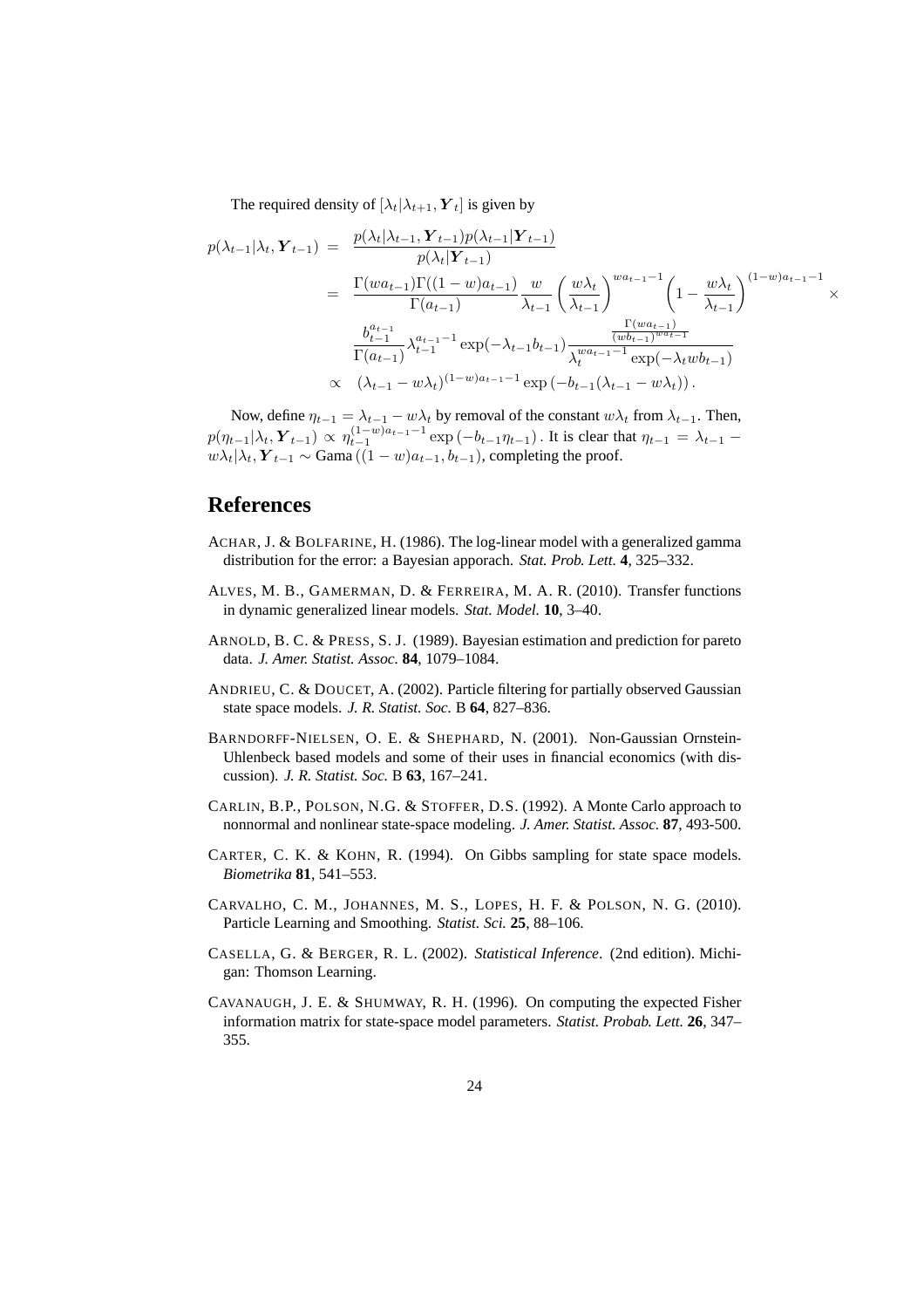- CHIOGNA, M. & GAETAN, C. (2002). Dynamic generalized linear models with application to environmental epidemiology. *Appl. Statist.* **51**, 453–468.
- DETHLEFSEN, C. & LUNDBYE-CHRISTENSEN, S. (2006). Formulating state space models in R with focus on longitudinal regression models. *J. Statist. Software* **16**, 1–15.
- DURBIN, J. & KOOPMAN, S. J. (2001). *Time Series Analysis by State Space Methods*. Oxford:Oxford University Press.
- FAHRMEIR, L. & KAUFMANN, H. (1987). Regression models for non-stationary categorical time series. *J. Time Series Anal.* **8**, 147–160.
- FAHRMEIR, L. & TUTZ, G. (2001). *Multivariate statistical modelling based on generalized linear models*. Springer: New York.
- FERRIS, B. G., DOCKERY, D. W., WARE, J. H., SPEIZER, F. E. & SPIRO, R. (1983). The six-city study: examples of problems in analysis of the data. *Environmental Health Perspectives* **52**, 115–123.
- FONSECA, T. C. O., FERREIRA, M. A. R. AND MIGON, H. S. (2008). Objective Bayesian analysis for the Student-t regression model. *Biometrika* **95**, 325–333.
- FRANCO, G. C., SANTOS, T. R., RIBEIRO, J. A. & CRUZ, F. R. B. (2008). Confidence intervals for hyperparameters in structural models. *Comm. Statist. Simulation Comput.* **37**, 486–497.
- FRÜHWIRTH-SCHNATTER, S. (1994). Applied state space modelling of non-Gaussian time series using integration-based Kalman filtering. *Stat. Comput.* **4**, 259–269.
- FRÜHWIRTH-SCHNATTER, S. & WAGNER, H. (2006). Auxiliary mixture sampling for parameter-driven models of time series of counts with applications to state space modelling. *Biometrika* **93**, 827–841.
- GAMERMAN, D. (1991). Dynamic Bayesian models for survival data. *Appl. Statist.* **40**, 63–79.
- GAMERMAN, D. (1994). Bayes estimation of the piece-wise exponential distribution. *IEEE Trans. Reliab.* **43**, 128–131.
- GAMERMAN, D. (1998). Markov chain Monte Carlo for dynamic generalised linear models. *Biometrika* **85**, 215–227.
- GAMERMAN, D. & LOPES, H. F. (2006). *Markov Chain Monte Carlo: Stochastic Simulation for Bayesian Inference*. (2nd edition). London: Chapman and Hall.
- GELMAN, A. (1996). *Inference and monitoring convergence.* In *Markov Chain Monte Carlo in Practice*. W.R. Gilks, Richardson, S. Spiegelhalter, D. J. (eds). London: Chapman and Hall, pp. 131-143.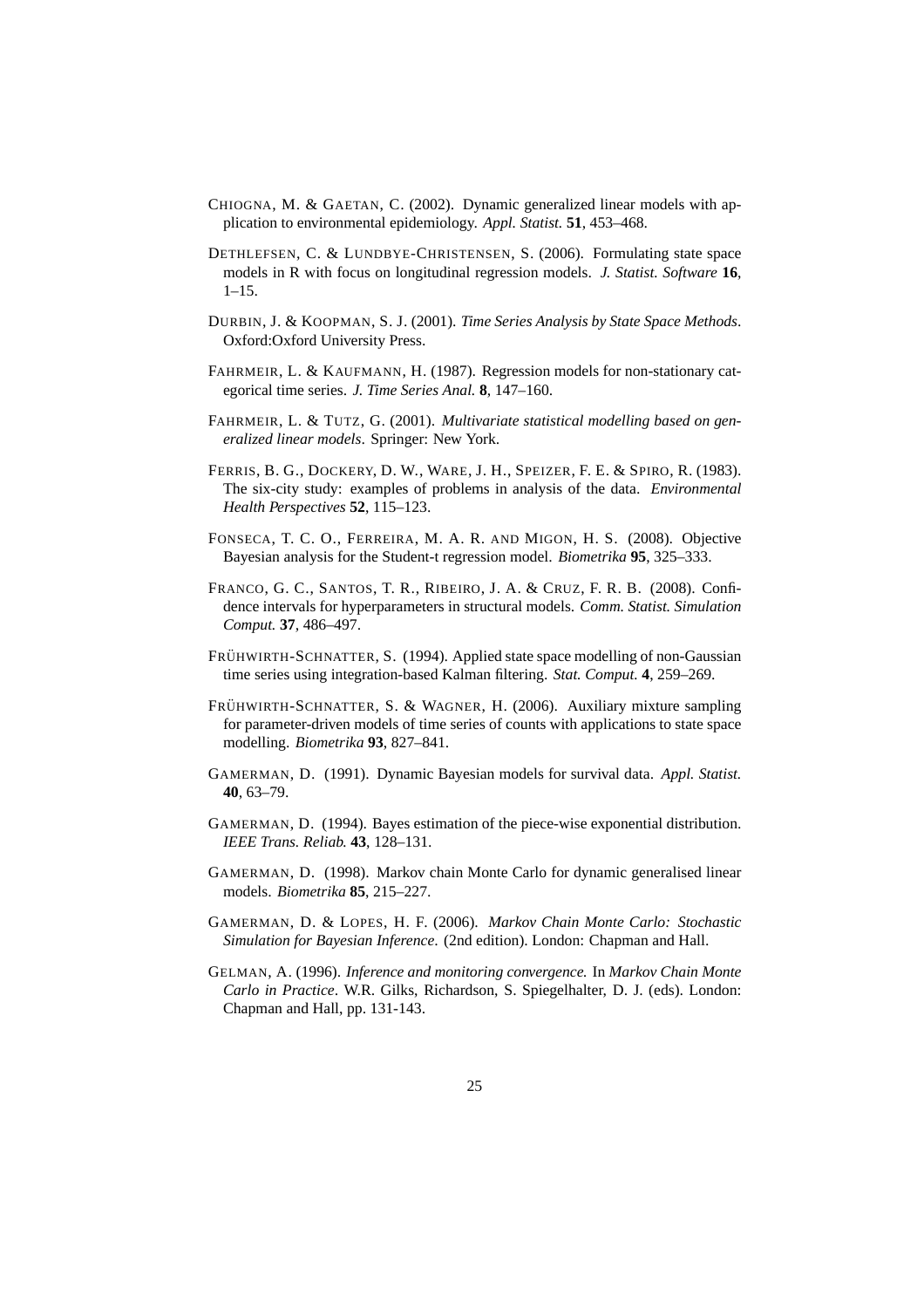- GODOLPHIN, E. J. & TRIANTAFYLLOPOULOS, K. (2006). Decomposition of time series models in state-space form. *Comput. Statist. Data Anal.* **50**, 2232–2246.
- GRUNWALD, G. K., RAFTERY, A. E. & GUTTORP, P. (1993). Time series of continuous proportions. *J. R. Statist. Soc.* B **55**, 103–116.
- HAIGHT, F. A. & BREUER, M. A. (1960). The Borel-Tanner Distribution. *Biometrika* **47**, 143–150.
- HARVEY, A.C. (1989). *Forecasting, Structural Time Series Models and the Kalman Filter*. Cambridge: Cambridge University Press.
- HARVEY, A. C. & FERNANDES, C. (1989). The time series models for count or qualitative observations. *J. Bus. Econom. Statist.* **7**, 407–417.
- JACQUIER, E., POLSON, N. G. & ROSSI, P. E. (1994). Bayesian analysis of stochastic volatility models. *J. Bus. Econom. Statist.*, **12**, 371-389.
- KIM, S., SHEPHARD, N. & CHIB, S. (1998). Stochastic volatility: likelihood inference and comparison with ARCH models. *Rev. Econom. Stud.*, **65**, 361-93.
- LINDSEY, J. K. & LAMBERT, P. (1995). Dynamic generalized linear-models and repeated measurements. *J. Statist. Plann. Inference* **47**, 129–139.
- LOPES, H. F. & MIGON, H. S. (2002). *Comovements and contagion in emergent markets: stock indexes volatilities.* In: *C. Gatsonis, R. Kass, A. Carriquiry, A. Gelman and D. Higdon (Eds.), Case Studies in Bayesian Statistics, Volume VI (p. 285-300). New York: Springer-Verlag.*
- MIGON, H. S. & GAMERMAN, D. (1999). *Statistical Inference: An Integrated Approach*. London: Arnold.
- MIGON, H. S., GAMERMAN, D., LOPES, H. F. & FERREIRA, M. A. R. (2005). *Dynamic models.* In: *Handbook of Statistics - Bayesian Thinking, Modeling and Computation*. Dipak K. Dey and C. R. Rao (Eds). Amsterdam: Elsevier, pp. 553- 588.
- MCCULLAGH, P. & NELDER. J. A. (1989). *Generalized Linear Models*. New York: Chapman and Hall.
- NELDER. J. A. & WEDDERBURN, R. W. M. (1972). Generalized linear models. *J. R. Statist. Soc.* A **135**, 370–384.
- NOCEDAL, J. & WRIGHT, S. J. (2006). *Numerical Optimization (2nd ed.)*. New York: Springer-Verlag.
- PITT, M. K. & WALKER, S. G. (2005). Constructing stationary time series models using auxiliary variables with applications. *J. Amer. Statist. Assoc.* **100**, 554–564.
- SALLAS, W. M. & HARVILLE, D. A. (1988). Noninformative priors and restricted maximum likelihood estimation in the Kalman filter. *Bayesian Analysis of Time Series and Dynamic Models*, J. C. Spall (Ed). New York:Marcel Dekker Inc.